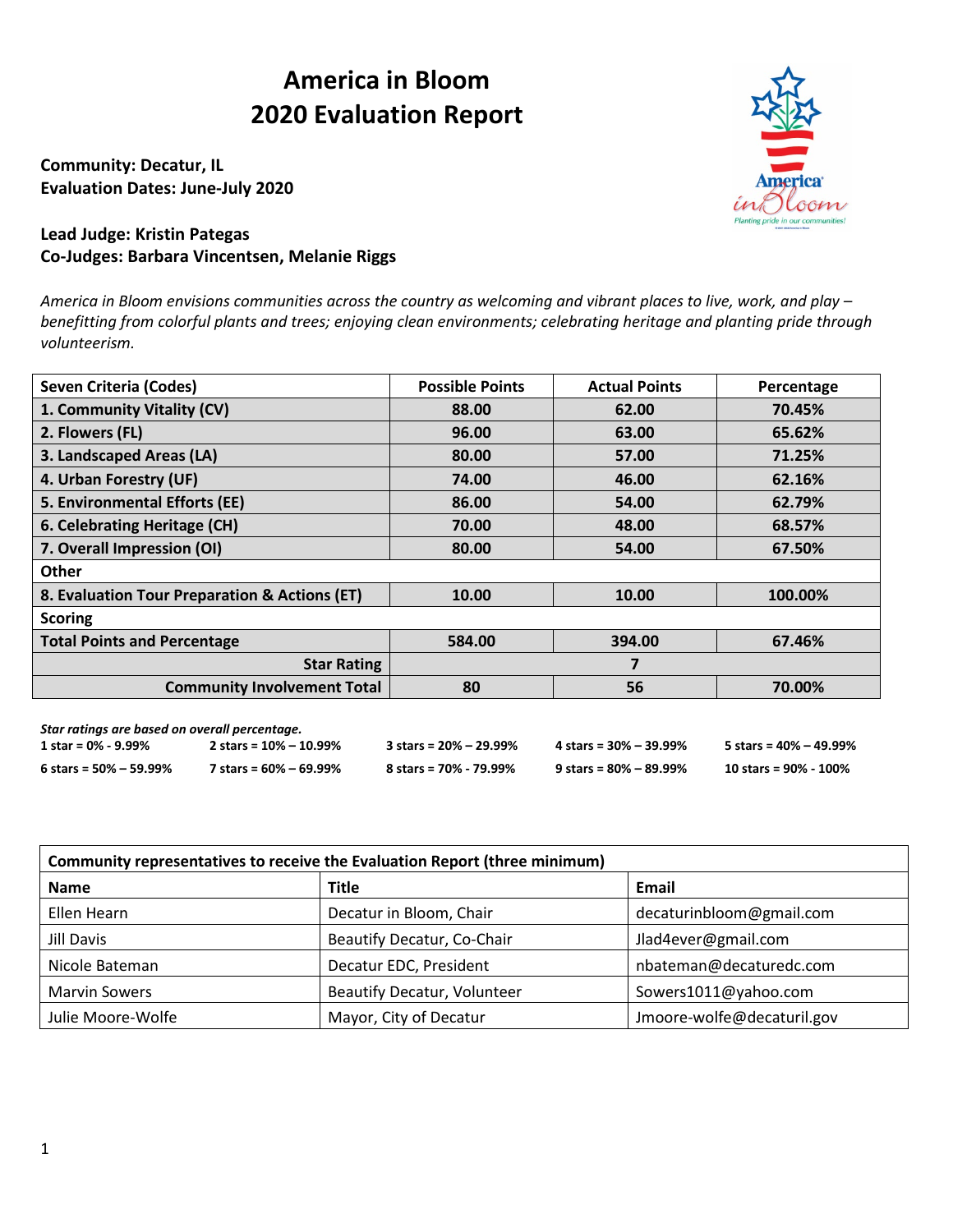#### **This Evaluation Report:**

- This Evaluation Report's scoring, general observations, and general and criteria recommendations are based upon the community's efforts including its levels of participation in, or implementation of the metrics in each of the criteria.
- Future projects and programs are not scored.
- The scoring for the seven evaluation criteria is adjusted to the climate and environmental conditions of the community's location. Make sure the judges are made aware of any challenges that were faced during the year.
- Metrics are enhanced to make them more applicable to communities of all sizes and resources. All criteria have additions and/or deletions this year.
- The scores from this year and previous years are not comparable since the metrics and judges are not consistent from year to year.
- Press Control (Ctrl) and use a left mouse click simultaneously to activate Internet links included in the evaluation sections that follow. If they have become inactive, copy and paste them into your browser.

#### **Metrics are noted with unique codes based on the criteria. Ratings include:**

**N/A** (Not Applicable): Communities should strive to implement all metrics; however, judges will use N/A when a metric is not scorable in a community. An N/A metric is not included in the point totals and does not affect percentages. Examples when N/A may apply in a metric: commercial/business areas do not exist; state or county statutes prevent implementation of a metric.

**Not Started**: programs or procedures are not in place.

**Launched**: programs or procedures are in place but not fully realized.

**Achieved**: programs or procedures are implemented but could be improved.

**Surpassing**: programs or procedures are well-implemented.

**Excelling**: programs or procedures are exceptional.

**NS** (Not Scored): preset in the Judges' Discretion metric's point box for when a score there is not appropriate.

**Judges' Discretion**: judges may add and score an item not in the metrics. This item must be an unusual or newly implemented project, program, or initiative that can be repeated in other communities and perhaps used as a future metric.

#### **Use of this Evaluation Report:**

America in Bloom has a common goal to help make your community a better, more welcoming place to live and visit. Thank you for your understanding and patience as circumstances forced AIB to conduct evaluations differently this year. Without the benefit of seeing details and nuances in person, the judges through multiple calls and online research formulated a sense of your community. Please feel free to contact us with any questions.

This Evaluation Report is useful as a tool to encourage discussion and to develop a framework for an improvement process within your community. Communities may wish to assemble a group to review the Evaluation Report. Recommendations offered are often divided by the group into categories such as:

- 1. Doable next year
- 2. Two-year time frame
- 3. Five-year + time frame
- 4. Not possible

Assigning a point person for each criterion can be a useful way to turn the evaluation into a roadmap toward community improvement. The point person should select the most doable low-scoring elements to focus on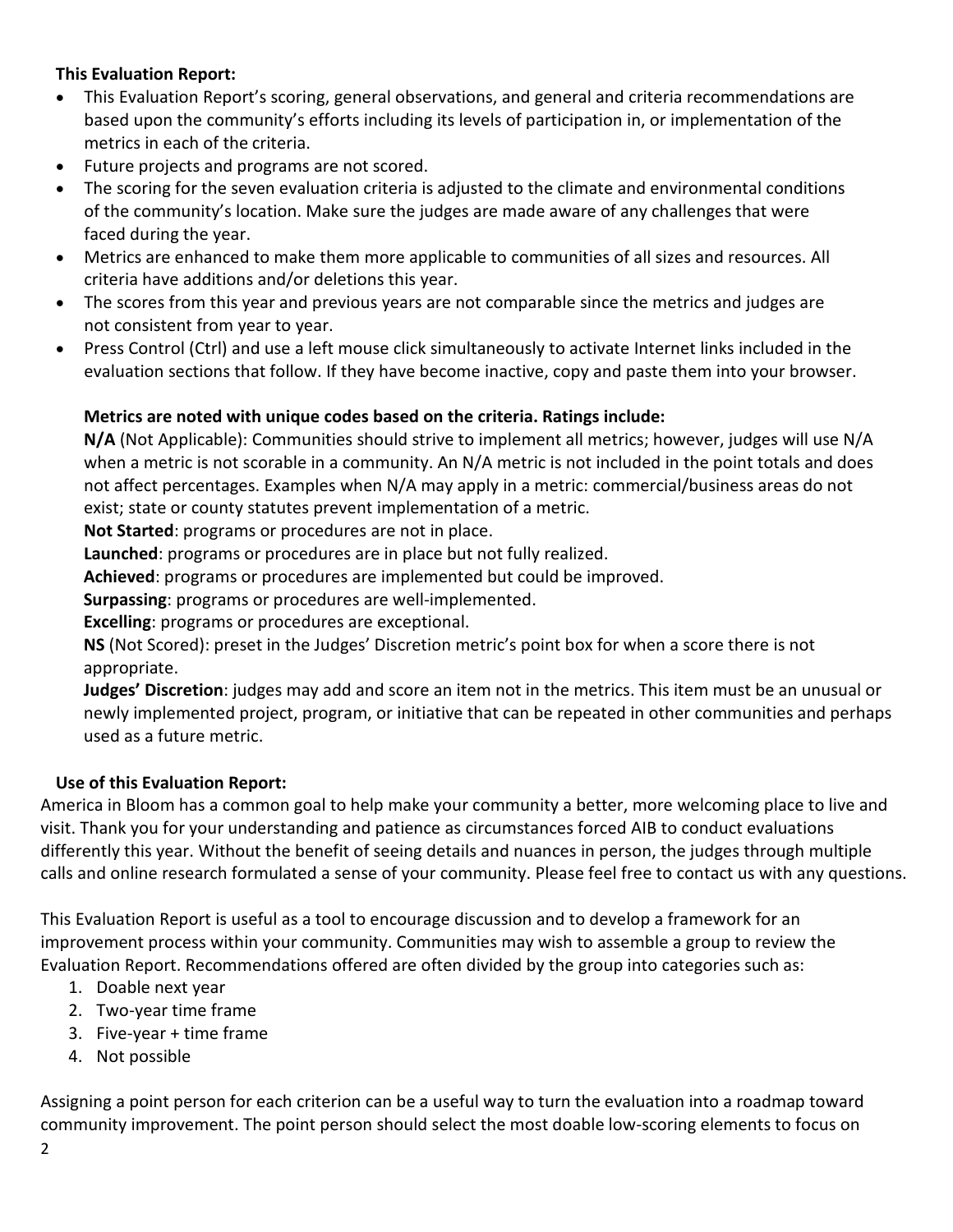improving them for the coming year. Then in combination with specific doable recommendations for the criteria, they can create a task list.

The key is establishing specific goals that are achievable within a year's timeframe. Holding regularly scheduled meetings where progress, accomplishments, and roadblocks are discussed helps move everyone forward. Email blasts to those that are not attending can be a tool to keep people in the loop and recruit new volunteers.

To close the cycle, be sure to keep a monthly progress chart to create a sense of accomplishment and to use for your next year's Community Profile additions.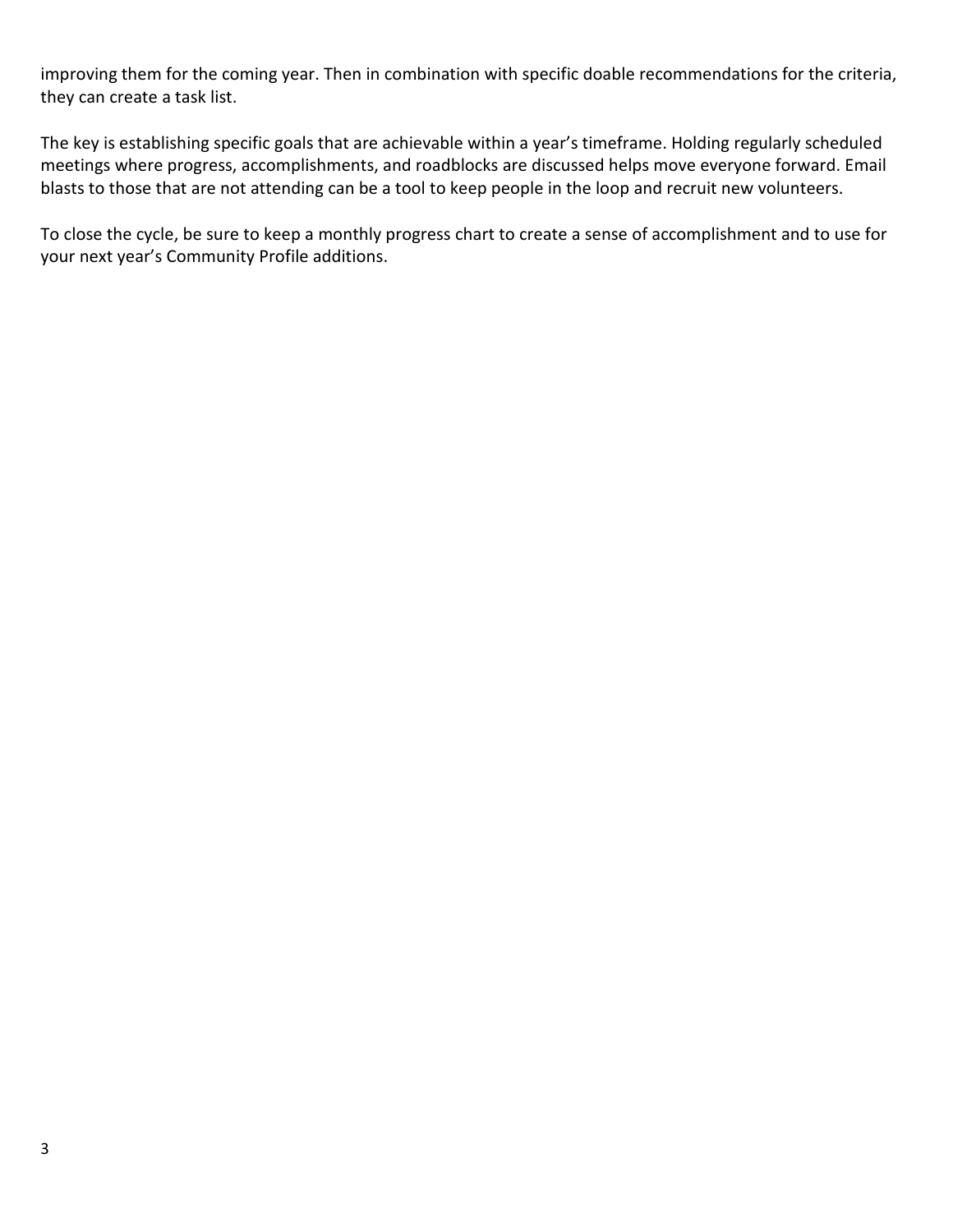#### **General Observations and Recommendations (recommendations are indicated in italics):**

Congratulations Decatur on your second grant from Canadian National Railroad (CN) and for your second year participating in the America in Bloom National Awards Program.

This was an especially challenging year for all involved in the evaluation. When you initially entered earlier this year, we all expected to visit your community in person, where you could tour us over two days through the downtown, historic sites, beautiful campuses, great recreational facilities, public art installations, and lovely landscapes. However, in March COVID-19 made its introduction and it affected everyone and everything we thought was normal.

Instead of delaying to 2021, Decatur and its team of volunteers rose to the occasion and prepared materials, assembled photos, and orchestrated numerous Zoom meetings to present the judges with a remote, yet comprehensive review of the community. The committee anticipated the judges' questions and made sure that the appropriate leader or expert was present at each meeting to provide insight and answer our questions. Follow-up information was provided in a timely manner. Decatur should write the manual on how to prepare and execute a remote tour evaluation!

Even with the Decatur team's efforts, additional Internet research, and reviewing supplied documents the judges at times were challenged to give a comparative score from the 2018 evaluation due to the inability to be on site. With those metrics, the score was either left the same as the 2018 evaluation, or the metric was given an N/A (not applicable) score. An N/A metric is not included in the point totals and does not affect the final criteria percentages.

In 1958 the Progress Day School was founded to provide education to children with disabilities. Today, Macon Resources, Inc., (MRI) not only continues providing education, but healthcare, housing, and activities for over 800 disabled infants, children, and adults in the Decatur metro area. This year's CN Grant monies were used towards the installation of Meaningful Meadows, an outdoor recreation facility to further support the needs of the developmentally disabled community at MRI. These 1.5-acre grounds include beautifully designed gardens with an emphasis on sensory plants, areas for social activities and skill developmental, exercise with a sports court, splash pad and miniature golf, and private areas for escape. Congratulations on your successful execution of a worthwhile project.

Decatur is a community of supportive, inter-connected organizations that not only serve the residents and businesses in providing beautiful public landscapes, litter-free streets and grants for enhancements, but Decatur was well prepared for this year's challenges brought on by the emergence of COVID-19. Decatur Parks District offers numerous outdoor recreational opportunities, a perfect social-distance respite for isolated families. Decatur also had in place safety nets for those experiencing economic hardships with food collections, soup kitchens, community gardens, and a prescription produce program at Crossings Healthcare and its Community Care Campus.

Decatur has much to be proud of; from its revitalized downtown, to its "Believe in Decatur" campaign, their Decatur Park and Macon County Conservation Districts, Decatur Area Arts Council, Millikin University and Richmond Community College, and Decatur's community of volunteers. We look forward to Decatur's participation in 2021 where judges can return in-person to experience its beautiful community.

Respectfully submitted,

Kristin Pategas, Barbara Vincentsen, Melanie Riggs America in Bloom Judges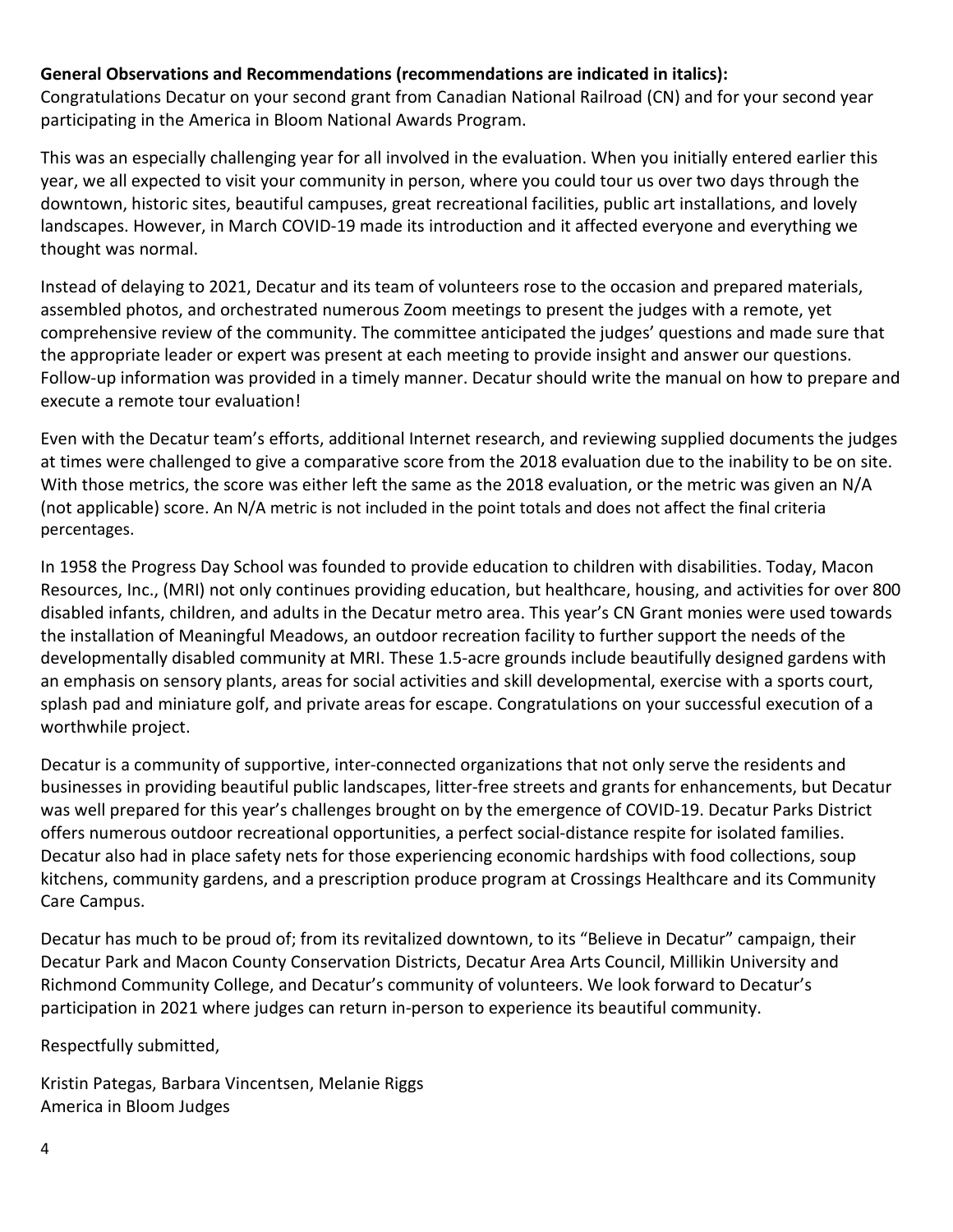| <b>Community Vitality (CV) Criterion Definition</b>            | <b>Metrics Ratings (NS = Not Scored)</b> |                               |                    |                     |                          |                      |
|----------------------------------------------------------------|------------------------------------------|-------------------------------|--------------------|---------------------|--------------------------|----------------------|
| COMMUNITY VITALITY (CV): policies, programs, activities,       |                                          |                               |                    |                     |                          |                      |
| and facilities that lead to a vibrant community and a sense    |                                          |                               |                    |                     |                          |                      |
| of well-being. Includes libraries, community centers,          | Not Applicable<br><b>N/A</b>             | <b>Not Started</b><br>(o pts) | Launched<br>(1 pt) | Achieved<br>(2 pts) | Surpassing<br>Surpassing | Excelling<br>(4 pts) |
| arts/cultural museums; and parks, playgrounds, dog parks,      |                                          |                               |                    |                     |                          |                      |
| sports fields, water activities, trails, and other outdoor     |                                          |                               |                    |                     |                          |                      |
| recreational opportunities                                     |                                          |                               |                    |                     |                          |                      |
| a. Leadership and Policy                                       |                                          |                               |                    |                     |                          |                      |
| CV.a.01 - Municipal volunteer boards are in place and          |                                          |                               |                    |                     |                          | X                    |
| interfacing with municipality and businesses                   |                                          |                               |                    |                     |                          |                      |
| CV.a.02 - Municipality offers grants to neighborhood           |                                          |                               |                    | Χ                   |                          |                      |
| associations for enhancements                                  |                                          |                               |                    |                     |                          |                      |
| CV.a.03 - Master plan in place for public green space and      |                                          |                               |                    |                     |                          |                      |
| parks                                                          |                                          |                               |                    |                     |                          | X                    |
| CV.a.04 - ADA accessibility in public areas and other          |                                          |                               |                    |                     |                          |                      |
| programs for inclusion                                         |                                          |                               |                    |                     | X                        |                      |
| CV.a.05 - Promotion of alternative transportation:             |                                          |                               |                    |                     |                          |                      |
| pedestrian, bicycling, car/van pools, and/or ride sharing      |                                          |                               | X                  |                     |                          |                      |
| <b>b. Facilities and Events</b>                                |                                          |                               |                    |                     |                          |                      |
| CV.b.01 - Outdoor recreation facilities meet community         |                                          |                               |                    |                     |                          |                      |
| needs: parks, playgrounds, splash pads, dog parks, sports      |                                          |                               |                    |                     |                          |                      |
| fields, sports courts, swimming pools, golf courses,           |                                          |                               |                    |                     |                          | X                    |
| kayak/canoe trails, public access to water bodies, etc.        |                                          |                               |                    |                     |                          |                      |
| CV.b.02 - Walking, biking, and exercise trail network in place |                                          |                               |                    |                     |                          |                      |
| and is safe, well lit, and connects to a larger network        |                                          |                               |                    |                     | X                        |                      |
| CV.b.03 - Performances/events for art, dance, theatre,         |                                          |                               |                    |                     |                          |                      |
| music, and/or cinema available                                 |                                          |                               |                    |                     | X                        |                      |
| CV.b.04 - Run/walk/bike/kayak/canoe events are held            |                                          |                               |                    |                     | X                        |                      |
| CV.b.05 - Benches and seating available near walking,          |                                          |                               |                    |                     |                          |                      |
| exercise, and playground areas                                 |                                          |                               |                    |                     | X                        |                      |
| CV.b.06 - Structures, shade sails, or trees provide shade for  |                                          |                               |                    | X                   |                          |                      |
| spectators and/or participants                                 |                                          |                               |                    |                     |                          |                      |
| CV.b.07 - Play areas exist, age-appropriate ranges of          |                                          |                               |                    |                     |                          |                      |
| equipment offered, and ADA compliant and conform to the        |                                          |                               |                    | X                   |                          |                      |
| Consumer Product Safety Commission, and inspected by           |                                          |                               |                    |                     |                          |                      |
| Certified Playground Safety Inspector                          |                                          |                               |                    |                     |                          |                      |
| CV.b.08 - Public library/resources center is available for all |                                          |                               |                    |                     | X                        |                      |
| ages and abilities                                             |                                          |                               |                    |                     |                          |                      |
| CV.b.09 - Community center is available                        |                                          |                               |                    | X                   |                          |                      |
| CV.b.10 - Farmers' Market(s) is available                      |                                          |                               |                    |                     | X                        |                      |
| c. Community Involvement                                       |                                          |                               |                    |                     |                          |                      |
| CV.c.01 - Community gardening sites are in use                 |                                          |                               |                    |                     | X                        |                      |
| CV.c.02 - Level of participation in food banks, hunger-relief, |                                          |                               |                    |                     |                          | X                    |
| Plant a Row for the Hungry (GardenComm initiative), etc.       |                                          |                               |                    |                     |                          |                      |
| CV.c.03 - Participation in civic events such as Bike to Work   |                                          | X                             |                    |                     |                          |                      |
| Days, Walk to School Days, etc.                                |                                          |                               |                    |                     |                          |                      |
| CV.c.04 - Voluntary (non-mandated HOA) neighborhood            |                                          |                               |                    |                     | X                        |                      |
| organizations in place                                         |                                          |                               |                    |                     |                          |                      |
| CV.c.05 - Programs in place to encourage youth involvement     |                                          |                               |                    |                     | X                        |                      |
| CV.c.06 - Recognition programs for volunteers                  |                                          |                               |                    |                     | X                        |                      |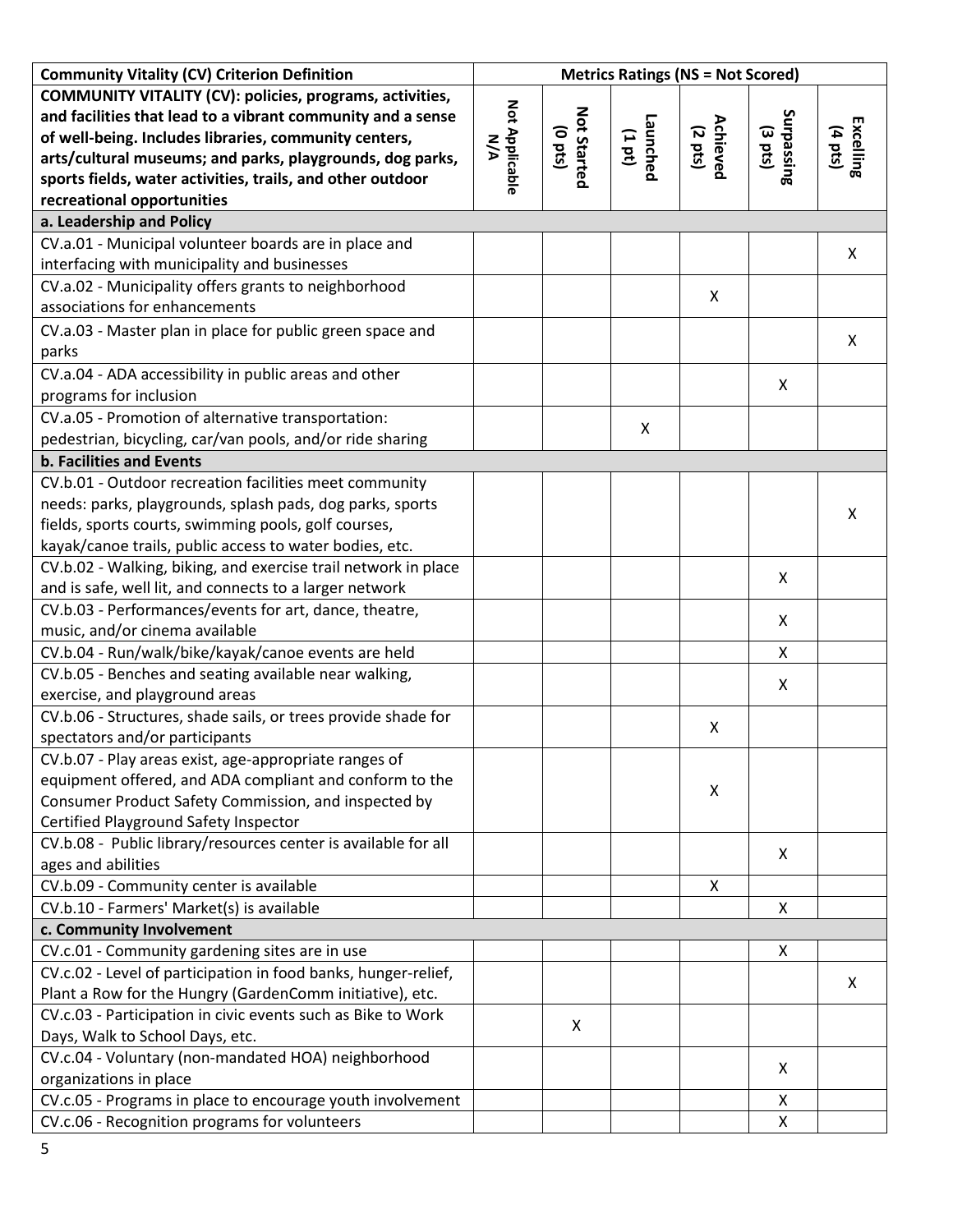| <b>Community Vitality (CV) Criterion Definition</b>                                                                                                                              | <b>Metrics Ratings (NS = Not Scored)</b> |                                 |                      |                           |                      |                                |  |
|----------------------------------------------------------------------------------------------------------------------------------------------------------------------------------|------------------------------------------|---------------------------------|----------------------|---------------------------|----------------------|--------------------------------|--|
| COMMUNITY VITALITY (CV): policies, programs, activities,<br>and facilities that lead to a vibrant community and a sense<br>of well-being. Includes libraries, community centers, | Not.                                     | Not                             |                      |                           | Surpassii<br>(2 pts) |                                |  |
| arts/cultural museums; and parks, playgrounds, dog parks,<br>sports fields, water activities, trails, and other outdoor<br>recreational opportunities                            | Applicable<br>N/A                        | (o pts)<br>Star<br>Star<br>ក្ខព | -aunched<br>-dime    | <b>(2 pts)</b><br>(2 pts) | 品                    | Excelling<br>$(4 \text{ pts})$ |  |
| d. Judges' Discretion: Recognition by the judges of an item of special note                                                                                                      |                                          |                                 |                      |                           |                      |                                |  |
| CV.d.01 - Judges to enter text below                                                                                                                                             |                                          | NS.                             | NS.                  | NS.                       |                      | х                              |  |
| The design and creation of the Meaningful Meadows outdoor recreation facility for adults with developmental                                                                      |                                          |                                 |                      |                           |                      |                                |  |
| disabilities is truly a great accomplishment and wonderful asset to an often underserved group in the community.                                                                 |                                          |                                 |                      |                           |                      |                                |  |
| <b>Totals:</b>                                                                                                                                                                   | <b>Possible Points</b>                   |                                 | <b>Actual Points</b> |                           | Percentage           |                                |  |
| 1. Community Vitality (CV)                                                                                                                                                       | 88                                       |                                 | 62                   |                           |                      | 70.45%                         |  |

#### **Community Vitality (CV) Recommendations:**

Decatur is a city striving to create a more vibrant, inclusive community which is attractive to residents, businesses, and visitors alike. Strategies have been put in place to achieve that goal. They are strong in concept, leadership, and in the involvement of the residents. In listening to the presentation outlining the programs available throughout the city, covering areas such as health and wellness, history, recreation, culture, agriculture, food banks and more, it is clear that Decatur is a dynamic place to live and work with a true vision for the future.

Volunteers in Decatur are extremely civic minded with a strong inclination to help those less fortunate. The Prescription Produce Program at Crossing Healthcare, with its five-dollar market bag available to anyone in the community on a weekly basis, is a case in point. Volunteer boards abound and include the Beautify Decatur Coalition. Among other roles, the coalition now functions as an umbrella organization effectively helping to promote communication between and among numerous other organizations.

The Limitless Decatur website and Macon County lists many opportunities for volunteer involvement. The menu board provided by Limitless makes it easy to identify volunteer opportunities across a spectrum of interests. *We recommend that the Decatur Economic Development Corporation reach out to more organizations in the community, such as the Macon County Conservation District, and add more available community-wide volunteer opportunities on its Limitless Decatur website through organization.* They are not currently represented on the menu.

For a city of 75,000 residents, Decatur must be at the top of a list for the number and diversity of parks, museums, zoos, waterfront activities and music venues per capita. Among other things, numerous bike/walking paths have been developed within the city and most are connected, providing the opportunity for a journey of more than ten continuous miles. Unfortunately, we were unable to visit Decatur in person and missed the opportunity to see your trails. *However, we recommend you install QR codes at the head of each segment of bike trail to provide some useful information, including a trail map with "you are here" information along with some history of the trail and its park or district location.* 

Also, if you have not already done so, *consider adding shaded seating areas along the trail for either walkers or bikers.* This seating should be of a uniform design along the entire trail, and possibly include markers to indicate the location from the beginning and end of the trail*. If permitted, consider offering memorial benches.* The price per bench should be adequate to cover the cost of the bench, installation, and maintenance*.*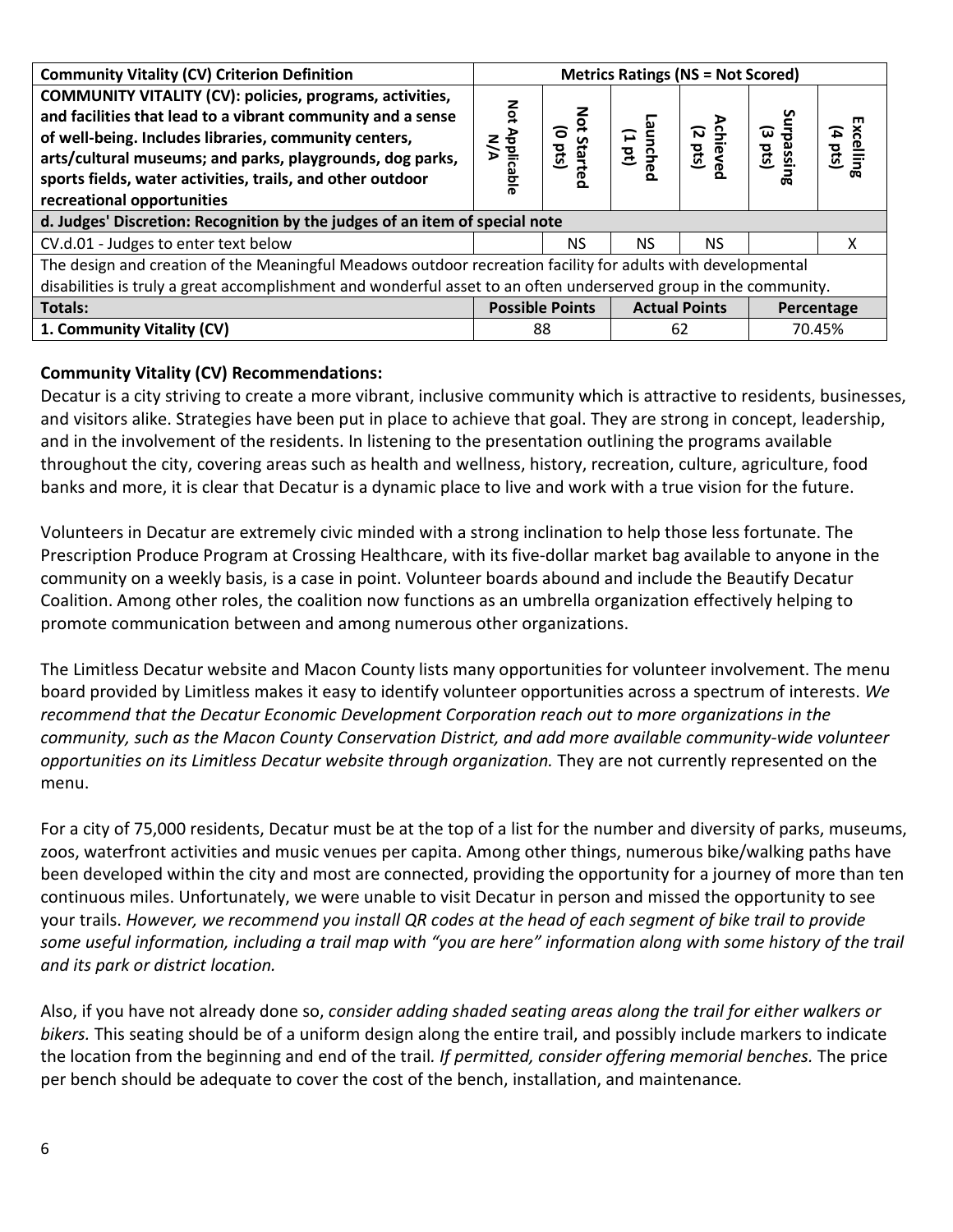Decatur has extensive outdoor recreation facilities spanning the gamut from a large amphitheater, numerous active play areas, water resources, including the Sangamon River, Lake Decatur, thousands of acres of natural parks that include woodlands, wetlands, and prairies, and more. About 450 volunteers help in various ways to maintain this treasure trove of nature. Recently, the city converted one golf course and club house into a senior center with walking trails and native habitat. This project is a work in progress but is already quite popular. Having been a golf club in its prior life, this area probably included a putting green near the clubhouse. *Consider maintaining this amenity for the seniors as many can enjoy this activity. Maintain a small area around the green to permit chipping as well. Seniors who use this facility could practice putting, as well as hold impromptu putting tournaments.*

One organization with a highly visible impact on the city is the Decatur Area Arts Council. Numerous handsome sculptures, high-quality murals, and interactive pieces now -exist in the city due to the efforts of this organization. A Google™ map showing the location of roughly 33 works, along with an abbreviated description, is available online. The website, [www.decaturarts.org/murals/completed-murals/,](http://www.decaturarts.org/murals/completed-murals/) includes a link to this map as well as detailed descriptions and pictures of eleven of the works. *We suggest you expand the very brief map description of each of the 33 pieces to include a paragraph on each work, like the mural descriptions found on the Decatur Arts website. If that is not possible, consider including a QR code at the base of each piece that leads the interested viewer to a more comprehensive description.*

The Coalition of Neighborhood Organizations is an umbrella organization for 25 different neighborhoods. 16 are active with monthly meetings, litter pick up patrols, and volunteers who become involved in numerous activities. By banding together, the whole becomes more effective than the sum of the parts. This coalition proceeded with projects after receiving funding from PNC Bank, the City of Decatur, and in-kind donations from Lowes and the Habitat Re-Sell Store. Great work.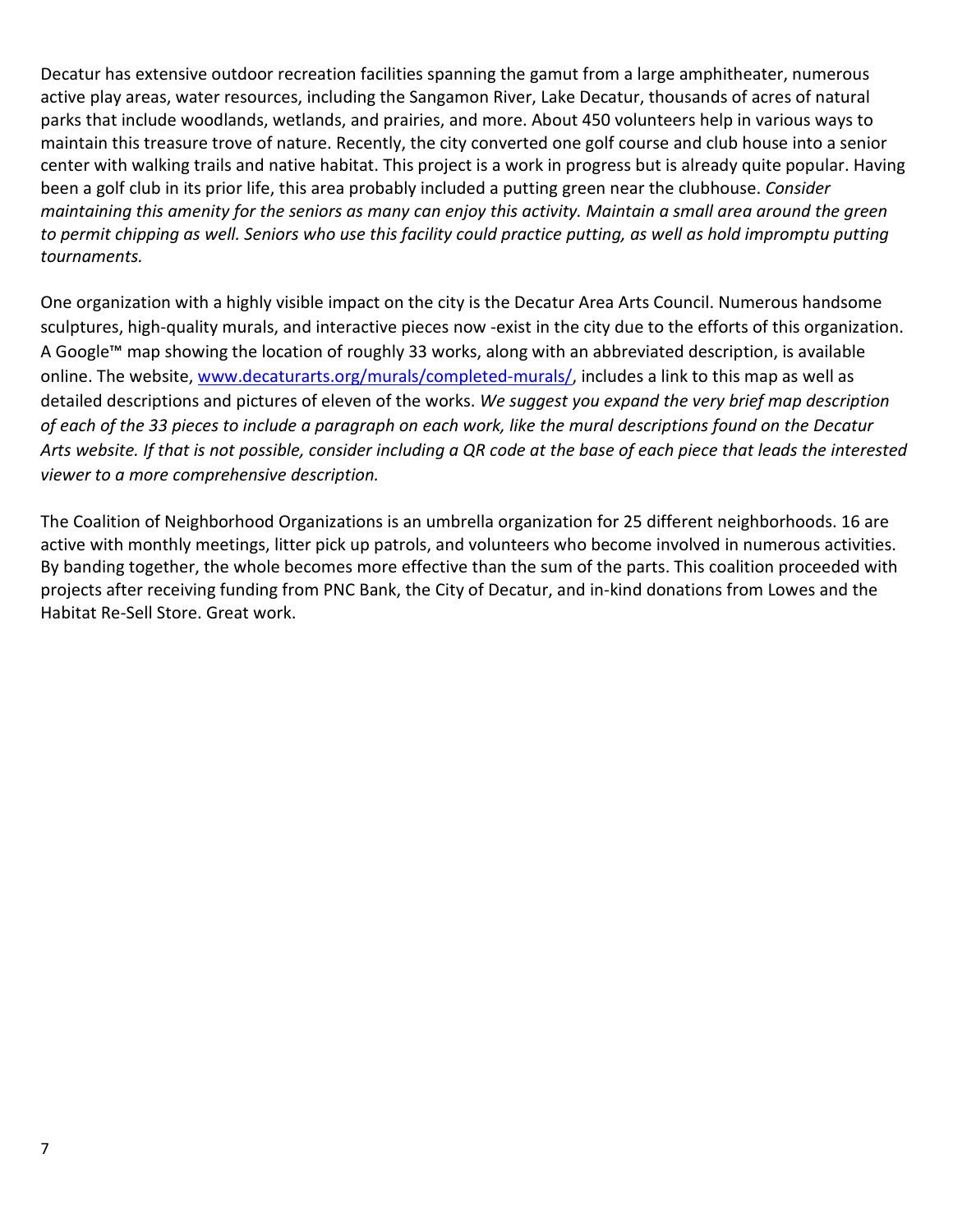| <b>Flowers Criterion Definition</b>                                                                                                                                                                                                                                                         | <b>Metrics Ratings (NS = Not Scored)</b> |                        |                       |                                      |                           |                                       |
|---------------------------------------------------------------------------------------------------------------------------------------------------------------------------------------------------------------------------------------------------------------------------------------------|------------------------------------------|------------------------|-----------------------|--------------------------------------|---------------------------|---------------------------------------|
| 2. FLOWERS (FL): flowering annuals, perennials, bulbs,<br>tropical plants, flowering topiaries, and colorful foliage<br>and/or cut plant material for season-round interest for<br>displays in containers, hanging baskets, window boxes,<br>raised planters, trellises, and in-ground beds | Not Applicable<br><b>NA</b>              | Not Started<br>(o pts) | Launched<br>$(1 d_1)$ | <b>Achieved</b><br>$(2 \text{ pts})$ | Surpassing<br>(3 pts)     | <b>Excelling</b><br>$(4 \text{ pts})$ |
| a. Leadership and Policy                                                                                                                                                                                                                                                                    |                                          |                        |                       |                                      |                           |                                       |
| FL.a.01 - Public or private management of flower displays                                                                                                                                                                                                                                   |                                          |                        |                       | X                                    |                           |                                       |
| FL.a.02 - Program to encourage, expand understanding of role<br>and importance of pollinator habitats                                                                                                                                                                                       |                                          |                        |                       |                                      | X                         |                                       |
| b. Plan of Action                                                                                                                                                                                                                                                                           |                                          |                        |                       |                                      |                           |                                       |
| FL.b.01 - Action plan developed each season for procurement,<br>scheduling, planting, and maintenance of flower displays                                                                                                                                                                    |                                          |                        |                       | X                                    |                           |                                       |
| FL.b.02 - Recognition program(s) in place for attractive<br>displays by businesses and/or residential                                                                                                                                                                                       |                                          |                        |                       | X                                    |                           |                                       |
| FL.b.03 - Demonstration/display garden(s) with labelled<br>flowers in place and promoted                                                                                                                                                                                                    |                                          |                        |                       | X                                    |                           |                                       |
| FL.b.04 - Effective communication about selection and care of<br>flowers for beautification and pollinator habitats                                                                                                                                                                         |                                          |                        |                       |                                      | X                         |                                       |
| c. Design                                                                                                                                                                                                                                                                                   |                                          |                        |                       |                                      |                           |                                       |
| FL.c.01 - Unity and Variety: plant combinations create visual<br>interest and dramatic effect while appearing coordinated                                                                                                                                                                   |                                          |                        |                       |                                      | X                         |                                       |
| FL.c.02 - Suitability of Plant Selections: plants selected for<br>location and environmental conditions                                                                                                                                                                                     |                                          |                        |                       |                                      | $\boldsymbol{\mathsf{X}}$ |                                       |
| FL.c.03 - Distribution and Location: displays found throughout<br>the community                                                                                                                                                                                                             |                                          |                        |                       |                                      | X                         |                                       |
| FL.c.04 - Location: displays are located to serve as focal points                                                                                                                                                                                                                           |                                          |                        |                       |                                      | X                         |                                       |
| FL.c.05 - Seasonal Displays: seasonal displays with spring,<br>summer, fall, and/or holiday displays                                                                                                                                                                                        |                                          |                        | X                     |                                      |                           |                                       |
| FL.c.06 - Scale: if hanging baskets are in use, their size is in<br>scale to their surroundings                                                                                                                                                                                             |                                          |                        |                       | X                                    |                           |                                       |
| FL.c.07 - Scale: if containers are in use, their size is in scale to<br>their surroundings                                                                                                                                                                                                  |                                          |                        |                       |                                      | X                         |                                       |
| F.L.c.08 - Scale: inground flower displays are designed with<br>mature plant heights in mind                                                                                                                                                                                                |                                          |                        |                       | X                                    |                           |                                       |
| FL.c.09 - Color: pleasing color combinations (monochromatic,<br>analogous, and/or complementary) are used                                                                                                                                                                                   |                                          |                        |                       |                                      | Χ                         |                                       |
| FL.c.10 - Form: uses a number of different textures in all floral<br>displays                                                                                                                                                                                                               |                                          |                        |                       | X                                    |                           |                                       |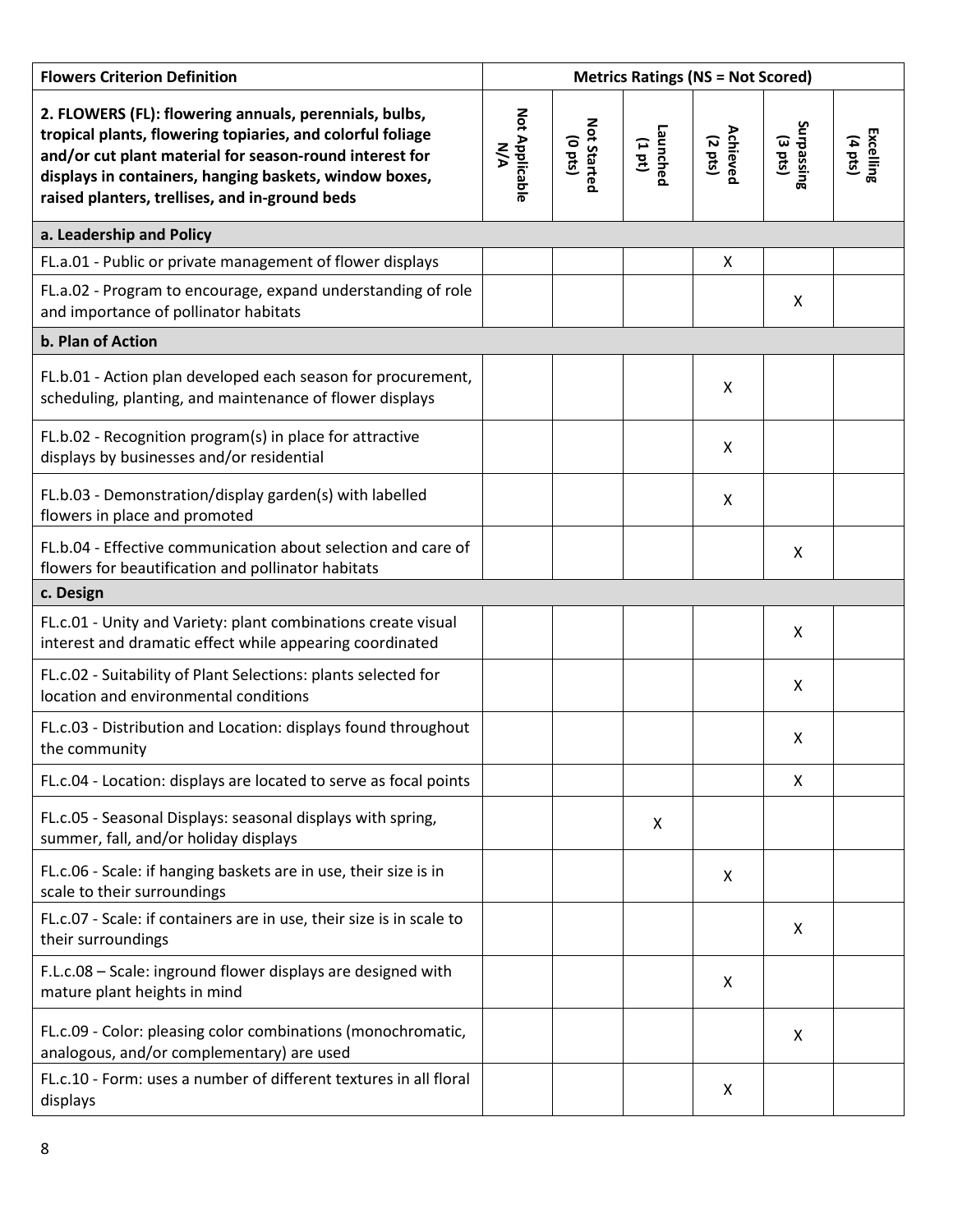| <b>Flowers Criterion Definition</b>                                                                                                                                                                                                                                                         |                              |                                     |                       | <b>Metrics Ratings (NS = Not Scored)</b> |                                 |                      |
|---------------------------------------------------------------------------------------------------------------------------------------------------------------------------------------------------------------------------------------------------------------------------------------------|------------------------------|-------------------------------------|-----------------------|------------------------------------------|---------------------------------|----------------------|
| 2. FLOWERS (FL): flowering annuals, perennials, bulbs,<br>tropical plants, flowering topiaries, and colorful foliage<br>and/or cut plant material for season-round interest for<br>displays in containers, hanging baskets, window boxes,<br>raised planters, trellises, and in-ground beds | Not Applicable<br><b>N/A</b> | <b>Not Started</b><br>$($ o pts $)$ | Launched<br>$(1 d_1)$ | Achieved<br>$(2 \text{ pts})$            | Surpassing<br>$(3 \text{ pts})$ | Excelling<br>(4 pts) |
| d. Maintenance                                                                                                                                                                                                                                                                              |                              |                                     |                       |                                          |                                 |                      |
| FL.d.01 - Watering procedures to maintain growth in place                                                                                                                                                                                                                                   |                              |                                     |                       |                                          | $\mathsf{X}$                    |                      |
| FL.d.02 - Fertilization: appropriate fertilization procedures<br>using slow-release, liquid fertilizers, and/or soil amendments                                                                                                                                                             |                              |                                     |                       | X                                        |                                 |                      |
| FL.d.03 - Grooming: regular pruning, dead-heading, removal<br>and replacement of dead plants                                                                                                                                                                                                |                              |                                     |                       |                                          | X                               |                      |
| FL.d.04 - Plant health strategies in place to monitor and<br>manage pests and diseases (IPM-Integrated Pest<br>Management)                                                                                                                                                                  |                              |                                     |                       | $\pmb{\mathsf{X}}$                       |                                 |                      |
| FL.d.05 - Health and Vigor: plants are robust and floriferous                                                                                                                                                                                                                               |                              |                                     |                       |                                          | X                               |                      |
| e. Community Involvement                                                                                                                                                                                                                                                                    |                              |                                     |                       |                                          |                                 |                      |
| FL.e.01 - Volunteers provide donations and/or funds and/or<br>participate in the design, planting, and/or care of flower<br>displays                                                                                                                                                        |                              |                                     |                       |                                          |                                 | X                    |
| FL.e.02 - Civic groups, garden clubs, Master Gardeners, school<br>programs, etc., sponsor plant sales, plant swaps, provide<br>information, or educational sessions that contribute to the<br>quality and implementation of the community's flower<br>displays                              |                              |                                     |                       |                                          | $\boldsymbol{\mathsf{X}}$       |                      |
| f. Judges' Discretion: Recognition by the judges of an item of special note                                                                                                                                                                                                                 |                              |                                     |                       |                                          |                                 |                      |
| FL.f.01 - Judges to enter text below                                                                                                                                                                                                                                                        |                              | <b>NS</b>                           | <b>NS</b>             | <b>NS</b>                                |                                 | X                    |
| The Library Gardens, designed and maintained by the Macon County Master Gardeners, is an excellent demonstration<br>garden that adds beauty to the downtown. Kudos on your plant labeling!                                                                                                  |                              |                                     |                       |                                          |                                 |                      |
| <b>Totals:</b>                                                                                                                                                                                                                                                                              | <b>Possible Points</b>       |                                     |                       | <b>Actual Points</b>                     | Percentage                      |                      |
| 2. Flowers (FL)                                                                                                                                                                                                                                                                             | 96                           |                                     | 63                    |                                          | 65.63%                          |                      |

#### **Flowers (FL) Recommendations:**

Through the efforts of a partnership between the Decatur volunteers and Connie's Greenhouses, downtown Decatur has vibrant annual flower displays. The staff at Connie's Greenhouses coaches the volunteers on planting and maintaining these annuals using appropriate fertilization technology and pest control. This education is evident in the successful flowering planters.

Butterflies and other pollinators are flocking to Decatur's schools where young school-aged gardeners, along with volunteer groups, have whole heartedly embraced the environmental concerns facing our pollinators. The Monarch Haven Garden, a new garden at the children's museum, as well as a butterfly garden created on school grounds in 2005, further educate students about the survival needs of the monarch butterflies. These are just a few of the many pollinator gardens in Decatur. Additionally, the Monarch Madness event in September and the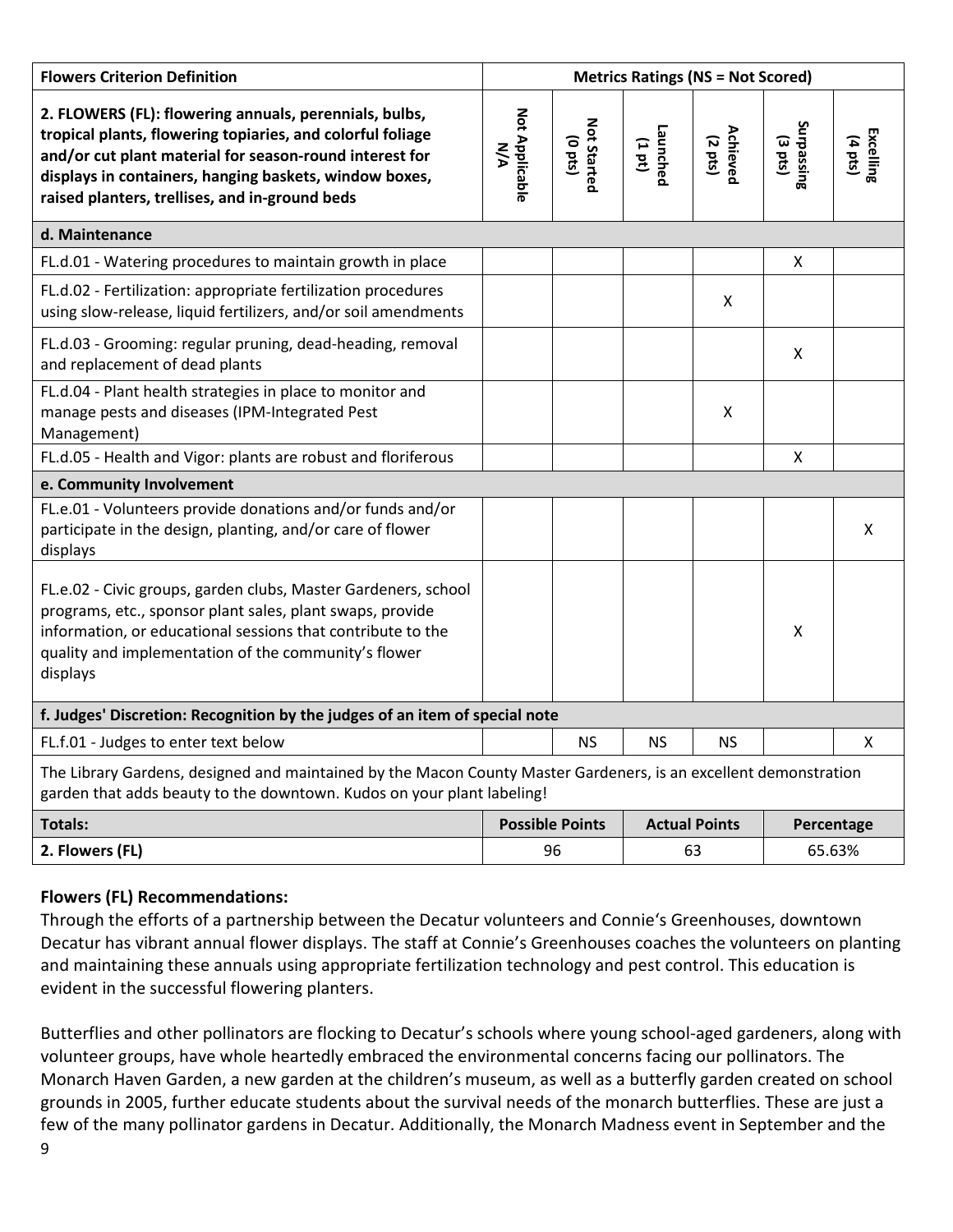Hummingbird Festival in August offer fun and informative community events that are ecologically focused on the plight of our pollinators.

The colorful planting of annuals used in the downtown planters are showy, exuberant, and well grown. *Bring the planting up a notch by selecting a city flower color or blossom to use throughout the city. Encourage homeowners, shop keepers, restaurants, and other businesses to follow through using a similar planting scheme. Creating a color story will tie the community into a continuous ribbon of color and give a feeling of solidarity during these trying times.* 

Adding style and unique plants can also produce bolder, more impressive planters. *When designing planters use the "thriller, filler, and spiller" technique,* bold plants such as canna, banana, mandevilla, and ornamental grasses can create the upright thriller. They are also a great starting point to launch your container design. A bonus using a thriller plant: it can act as a safety issue. They grow upright and are easily seen by anyone, so people will not trip over the planter.

Fillers are plants that add mass to the design. They are often mid-sized plants that will fill up space and add texture and color. These plants can have beautiful foliage or flowers. Some examples are coleus, begonia, angelonia, and upright petunia cultivars. The floriferous spillers anchor the pot by sprawling over the edge of the planter toward the ground. Examples of spiller plants are sweet potato vine, bacopa, Lysimachia, and some petunia cultivars.

*We recommend you extend the planter display season through fall, winter, and into spring.* Attractive evergreens used in the planters would make a handsome upright element in the planters surrounded by flowering pansies or edible lettuce or spinach seedlings for both fall and spring. The lettuce and spinach could be harvested for local food banks. Cut evergreen branches and collect pinecones and berries from volunteers' gardens to display during the winter months. Add ribbon, bows or ornaments for a festive end-of-season display.

*To encourage downtown businesses to contribute to the floral displays, create a people's choice award for the best business planter.* Make this either a weekly or a monthly 'award of recognition' for this type of community spirit competition. Participants and the public can post their favorite planters displayed by local businesses on Facebook and Instagram.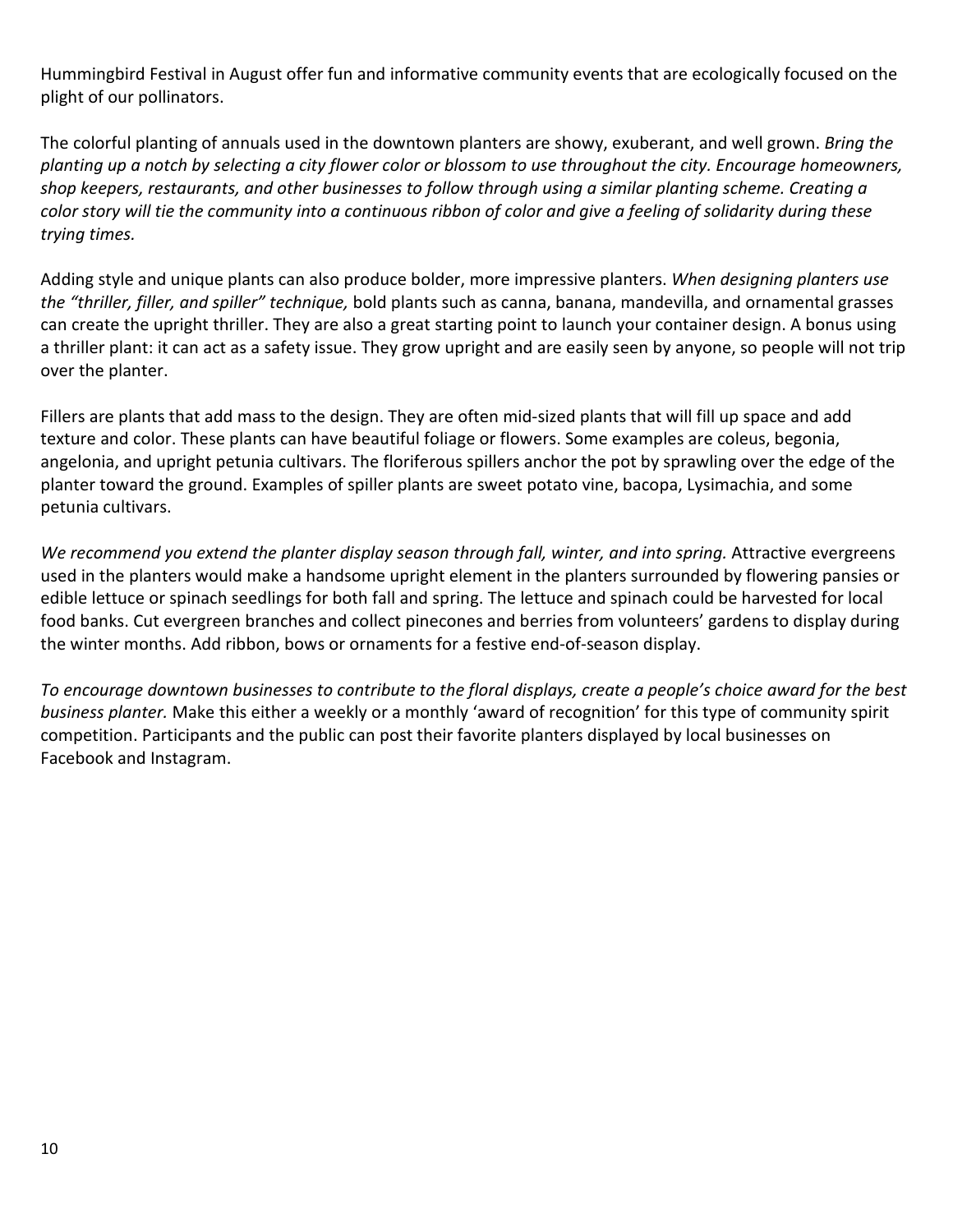| <b>Landscaped Areas Criterion Definition</b>                                                                                                                                                                                                           |                       |                           | <b>Metrics Ratings (NS = Not Scored)</b> |                     |                          |                      |
|--------------------------------------------------------------------------------------------------------------------------------------------------------------------------------------------------------------------------------------------------------|-----------------------|---------------------------|------------------------------------------|---------------------|--------------------------|----------------------|
| 3. LANDSCAPED AREAS (LA): plants and related programs for<br>the leadership, design, installation, and maintenance of<br>landscape. Includes shrubs, ornamental grasses, vines,<br>succulents, edibles, evergreen topiaries, turf, and<br>groundcovers | Not Applicable<br>N/A | Not Started<br>$($ c pts) | Launched<br>(1 pt)                       | Achieved<br>(2 pts) | Surpassing<br>Surpassing | Excelling<br>(4 pts) |
| a. Leadership and Policy                                                                                                                                                                                                                               |                       |                           |                                          |                     |                          |                      |
| LA.a.01 - Management of planting public landscaped areas                                                                                                                                                                                               |                       |                           |                                          |                     | X                        |                      |
| LA.a.02 - Municipal landscape ordinance requires landscaping<br>and maintenance for new and/or improved commercial<br>development                                                                                                                      |                       |                           | <b>NS</b>                                | X                   | <b>NS</b>                | <b>NS</b>            |
| LA.a.03 - Municipal ordinance requiring landscaping for new<br>residential developments                                                                                                                                                                |                       |                           | <b>NS</b>                                | X                   | <b>NS</b>                | <b>NS</b>            |
| b. Plan of Action                                                                                                                                                                                                                                      |                       |                           |                                          |                     |                          |                      |
| LA.b.01 - Planning for restoration of natural areas                                                                                                                                                                                                    |                       |                           |                                          |                     | X                        |                      |
| LA.b.02 - Strategy for management of invasive plants                                                                                                                                                                                                   |                       |                           |                                          |                     | X                        |                      |
| LA.b.03 - Demonstration/display gardens with interpretive<br>signage (pollinator, wildlife, native, low-water use, etc.) in place<br>and promoted                                                                                                      |                       |                           |                                          | X                   |                          |                      |
| LA.b.04 - Effective communication of "Right Plant in the Right<br>Place" and other planting issues                                                                                                                                                     | X                     |                           |                                          |                     |                          |                      |
| LA.b.05 - Recognition program for attractive landscapes in place                                                                                                                                                                                       |                       |                           |                                          |                     | X                        |                      |
| LA.b.06 - School gardening programs in place for multiple<br>grades                                                                                                                                                                                    |                       |                           |                                          |                     | X                        |                      |
| c. Design                                                                                                                                                                                                                                              |                       |                           |                                          |                     |                          |                      |
| LA.c.01 - Unity and Variety: plant combinations create visual<br>interest while appearing coordinated                                                                                                                                                  |                       |                           |                                          |                     | X                        |                      |
| LA.c.02 - Suitability of Plant Selections: plants selected for<br>location and environmental conditions                                                                                                                                                |                       |                           |                                          |                     | X                        |                      |
| LA.c.03 - Distribution/Locations: landscaping found throughout<br>the community and at key locations                                                                                                                                                   |                       |                           |                                          |                     | X                        |                      |
| d. Maintenance                                                                                                                                                                                                                                         |                       |                           |                                          |                     |                          |                      |
| LA.d.01 - Grooming: pruning of plants, removal and/or<br>replacement of dead plants                                                                                                                                                                    |                       |                           |                                          |                     | X                        |                      |
| LA.d.02 - Plant Health: Plants display health and vigor, and<br>Integrated Pest Management (IPM) strategies in place to<br>monitor and manage diseases and pests                                                                                       |                       |                           |                                          | X                   |                          |                      |
| LA.d.03 - Mulch from renewable and sustainable sources is<br>used by the municipality in appropriate places                                                                                                                                            |                       |                           |                                          | X                   |                          |                      |
| LA.d.04 - Weed Management: strategies in place to manage<br>weeds (removal, mulching, etc.)                                                                                                                                                            |                       |                           |                                          |                     | X                        |                      |
| LA.d.05 - Health and Vigor: plants are robust                                                                                                                                                                                                          |                       |                           |                                          |                     | X                        |                      |
| LA.d.06 - Turf Care: proper mowing, edging, and replacement of<br>dead turf                                                                                                                                                                            |                       |                           |                                          |                     | X                        |                      |
| LA.d.07 - Turf Health: Grassy areas display health and vigor, and<br>procedures such as Integrated Pest Management (IPM) are in<br>place to monitor and manage diseases, pests, and weeds                                                              |                       |                           |                                          | X                   |                          |                      |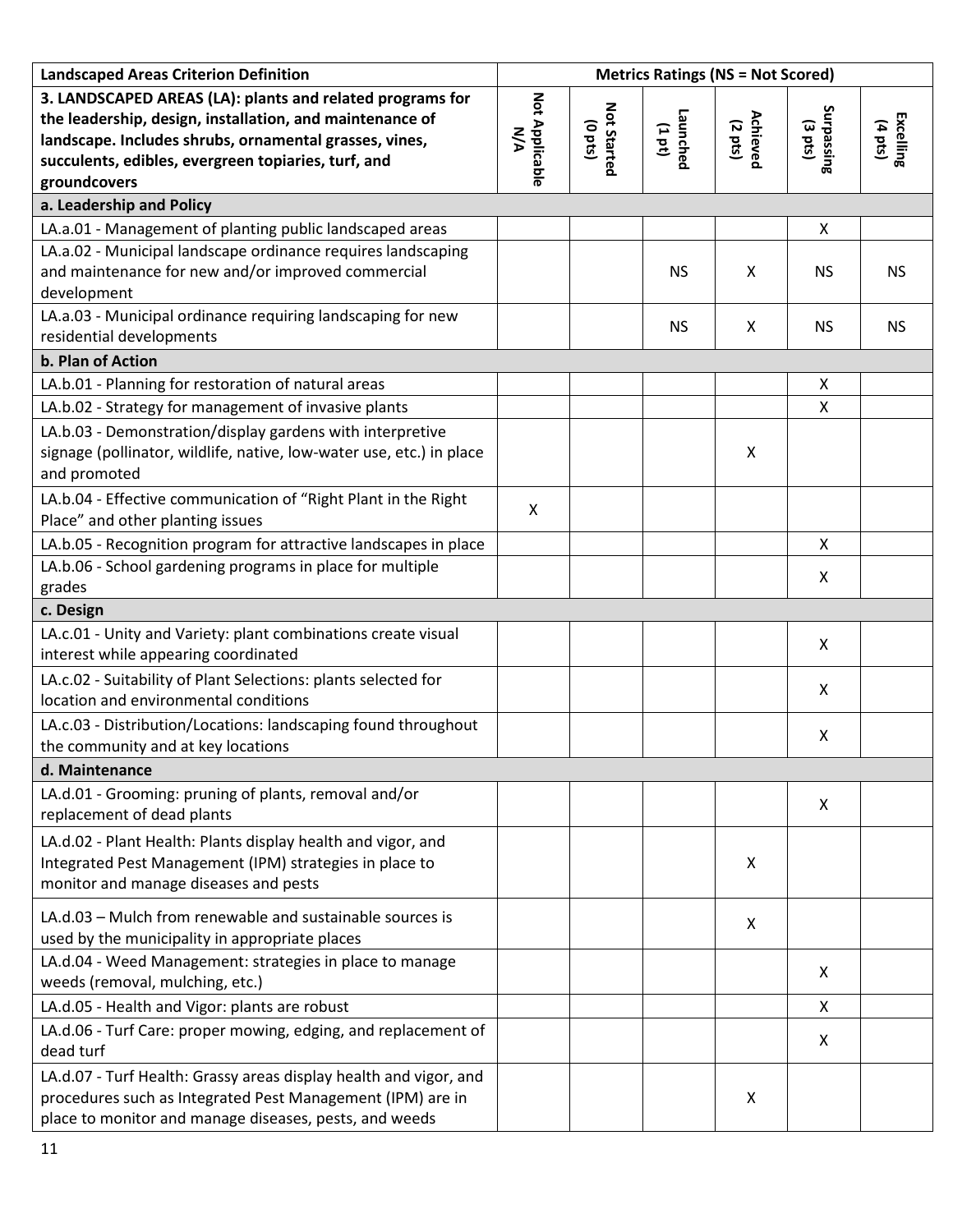| <b>Landscaped Areas Criterion Definition</b>                                                                                                                                                                                                           | <b>Metrics Ratings (NS = Not Scored)</b> |                                         |                      |                               |                                 |                                 |
|--------------------------------------------------------------------------------------------------------------------------------------------------------------------------------------------------------------------------------------------------------|------------------------------------------|-----------------------------------------|----------------------|-------------------------------|---------------------------------|---------------------------------|
| 3. LANDSCAPED AREAS (LA): plants and related programs for<br>the leadership, design, installation, and maintenance of<br>landscape. Includes shrubs, ornamental grasses, vines,<br>succulents, edibles, evergreen topiaries, turf, and<br>groundcovers | Not Applicable<br>N/A                    | Not<br>$($ sad 0)<br>Starte<br>$\Omega$ | Launched<br>(101)    | Achieved<br>$(2 \text{ pts})$ | Surpassing<br>$(3 \text{ pts})$ | Excelling<br>$(4 \text{ bits})$ |
| e. Community Involvement                                                                                                                                                                                                                               |                                          |                                         |                      |                               |                                 |                                 |
| LA.e.01 - Volunteers assist in funding, design, installation,<br>and/or care of landscaped areas and/or turf in public areas                                                                                                                           |                                          |                                         |                      |                               | X                               |                                 |
| LA.e.02 - Community educational programs offered related to<br>plant material, including specialty gardens                                                                                                                                             |                                          |                                         |                      | Χ                             |                                 |                                 |
| f. Judges' Discretion: Recognition by the judges of an item of special note                                                                                                                                                                            |                                          |                                         |                      |                               |                                 |                                 |
| LA.f.01 - Judges to enter text below                                                                                                                                                                                                                   |                                          | <b>NS</b>                               | <b>NS</b>            | <b>NS</b>                     |                                 | X                               |
| The Enterprise Living Science Farm provides high school students with a 15-acre living laboratory for production of crops and<br>livestock, and the design and maintenance of a Sensory Garden.                                                        |                                          |                                         |                      |                               |                                 |                                 |
| <b>Totals:</b>                                                                                                                                                                                                                                         |                                          | <b>Possible Points</b>                  | <b>Actual Points</b> |                               |                                 | Percentage                      |
| 3. Landscaped Areas (LA)                                                                                                                                                                                                                               | 76<br>54                                 |                                         |                      | 71.05%                        |                                 |                                 |

#### **Landscaped Areas (LA) Recommendations:**

Decatur has fabulous places to see and enjoy all kinds of demonstration gardens for inspiration as well as for beauty: the library demonstration gardens, Millikin University grounds, The Decatur Park District with 1975 acres, Decatur Hospital with planters, and the newly landscaped Devon G. Buffet Amphitheater. There are endless opportunities to enjoy the cultivated landscape in Decatur. There is an important focus on planning for the restoration of natural areas. Volunteer opportunities to make a difference in Decatur's neighborhoods abound, including joining the Coalition of Neighborhood Organizations.

Decatur, like many cities, faces the dilemma of native plants vs. traditional lawns. Too often, native plantings are left to their own devices as homeowners think they do not require maintenance. These "native lawns" become over-grown, go to seed, and resemble a tangled mess. We understand Decatur is drafting a native grass ordinance to give guidance to homeowners who wish to replace their traditional turf lawns with native alternatives. *Our first suggestion is to re-name the ordinance as native plants, not native grasses.* There are many low-growing native plants that could also be used for turf substitutes. Look to the City of Minneapolis and their native plant ordinance as an example:

[https://library.municode.com/mn/minneapolis/codes/code\\_of\\_ordinances?nodeId=COOR\\_TIT11HESA\\_CH227NU](https://library.municode.com/mn/minneapolis/codes/code_of_ordinances?nodeId=COOR_TIT11HESA_CH227NUGE_ARTIISPCOAC_227.90OFCOVEDE) [GE\\_ARTIISPCOAC\\_227.90OFCOVEDE.](https://library.municode.com/mn/minneapolis/codes/code_of_ordinances?nodeId=COOR_TIT11HESA_CH227NUGE_ARTIISPCOAC_227.90OFCOVEDE) They have an excellent model that supports wildlife friendly landscapes while also ensuring public safety. Minneapolis residents can plant a prairie habitat, but it must be "planned, intentional and maintained, devoid of noxious weeds and not create a safety issue." This pdf also discusses native plant ordinances found throughout Minnesota[: https://bwsr.state.mn.us/sites/default/files/2019-](https://bwsr.state.mn.us/sites/default/files/2019-12/Native%20Landscaping%20Ordinance%20Examples.pdf) [12/Native%20Landscaping%20Ordinance%20Examples.pdf](https://bwsr.state.mn.us/sites/default/files/2019-12/Native%20Landscaping%20Ordinance%20Examples.pdf) . Restricting the height of plantings can also ensure that the lawn is maintained and tidy. The Austin, TX native plant ordinance requires that grasses and weed be cut if plants are more than 12 inches tall.

A no-mow lawn is a lawn made up of several varieties of low growing grasses blended together. These blends can be used for lawns that cannot be mowed as often as traditional lawns. These no mow lawns form a soft green carpet of grass with flowing leaves and seed heads. They are not a manicured cut lawn, but their advantage is that they do not need weekly mowing, use less water, and often do not require pesticide applications. Prairie Nursery at<https://www.prairienursery.com/> is a leading expert in this field, they offer products as well as consulting. High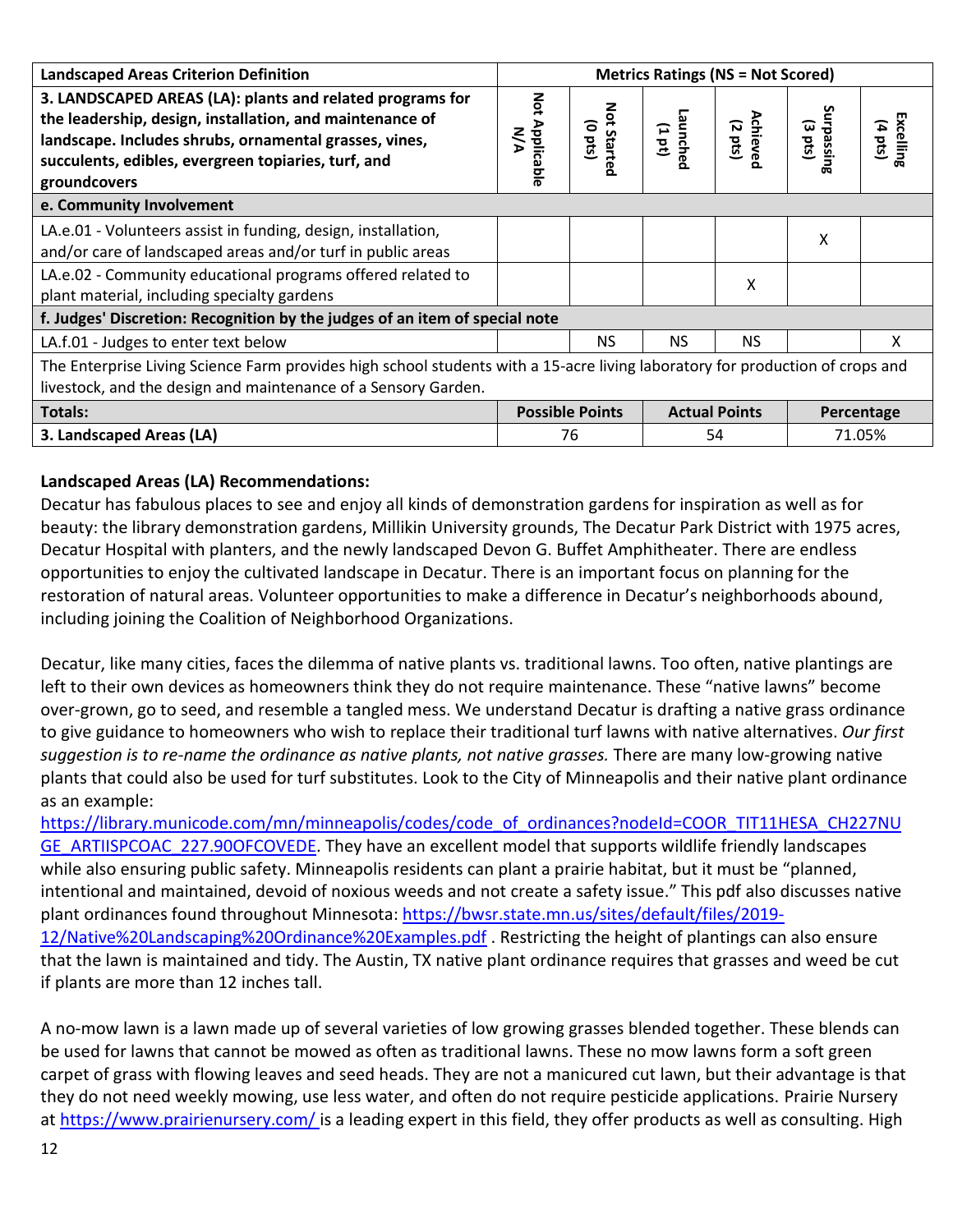Country Gardens, [https://www.highcountrygardens.com](https://www.highcountrygardens.com/) is another source in this field. The potential lawn is cultivated and seeded much like a traditional lawn. Prairie Nursery also offers Shoreline Buffer Gardens of native plants that can be planted along a lakeshore or riverbank to ensure shore stabilization and erosion control. Partner with the library or another organization to invite specialists like these to present informative programs on *sustainable garden ideas.* 

The COVID-19 pandemic increased interest in vegetable gardening in the United States exponentially. This is a great opportunity for people to learn how to grow their own vegetables. With many people working from home and students taking remote learning classes, a vegetable garden can be a great stress-reliever and encourage healthy eating*. Help promote this trend toward a healthy living lifestyle by encouraging each neighborhood within the Coalition of Homeowners Organization (CONO) to develop new edible community gardens for 2021. Potential locations include parks, schools, and neighborhood common areas. Partner with local schools and the Illinois Extension, College of Agricultural, Consumer & Environmental Sciences [\(https://extension.illinois.edu/dmp\)](https://extension.illinois.edu/dmp) for their expertise.* 

To encourage Decatur residents and businesses to design and install more natives in their own landscapes*, we suggest developing a model residential garden that displays sustainable landscaping ideas that look and function more like natural areas. Incorporate ecological planting with traditional horticulture. Cover space with plants instead of mulch by planting native and cultivated plants in harmonious groups.* Use both groundcover and smaller stature plants to cover the ground. Landscape beds will require less maintenance and the extra work of annual mulching to keep weeds away. Claudia West and Thomas Rainer speak to this in their groundbreaking book 'Planting in a Post-Wild World'. An ideal location for this model garden would be at The Schaub Floral Display Center in Sportman's Park.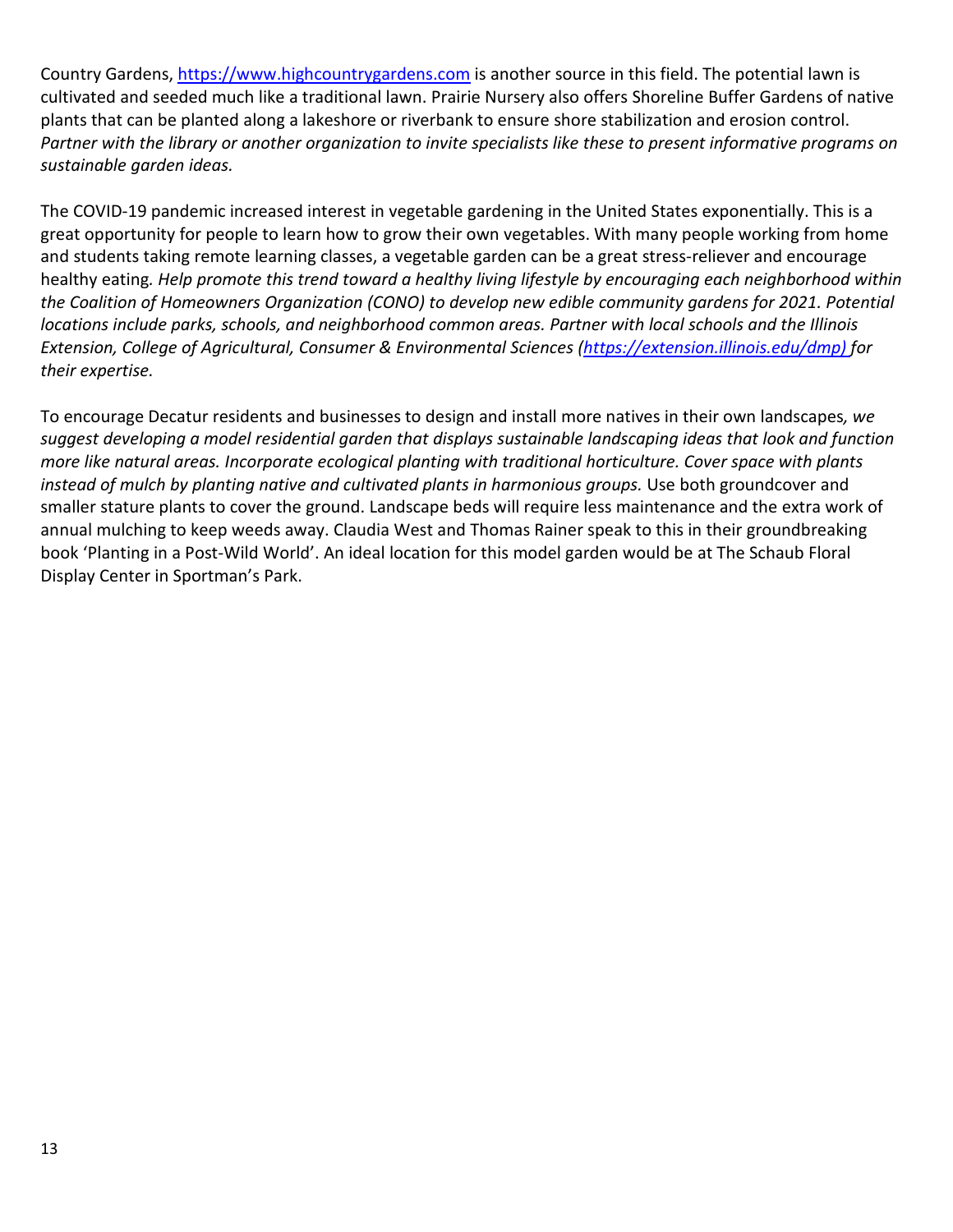| <b>Urban Forestry Criterion Definition</b>                                                                                                                                                 | <b>Metrics Ratings (NS = Not Scored)</b> |                              |                    |                               |                                 |                      |
|--------------------------------------------------------------------------------------------------------------------------------------------------------------------------------------------|------------------------------------------|------------------------------|--------------------|-------------------------------|---------------------------------|----------------------|
| 4. URBAN FORESTRY (UF): trees and related programs for the<br>leadership, management, design, installation, and<br>maintenance on public and private lands                                 | Not Applicable<br>N/A                    | Not Started<br>$($ o pts $)$ | Launched<br>(1 pt) | Achieved<br>$(2 \text{ pts})$ | Surpassing<br>$(3 \text{ pts})$ | Excelling<br>(4 pts) |
| a. Leadership and Policy                                                                                                                                                                   |                                          |                              |                    |                               |                                 |                      |
| UF.a.01 - Qualified personnel are on staff or accessing trained<br>individuals such as arborists and/or urban foresters                                                                    |                                          |                              |                    | X                             |                                 |                      |
| UF.a.02 - Tree board/commission and/or department is active                                                                                                                                |                                          | X                            |                    |                               |                                 |                      |
| UF.a.03 - Municipal ordinance(s) enacted/enforced for tree<br>preservation on public and/or private property                                                                               |                                          |                              | <b>NS</b>          | X                             | <b>NS</b>                       | <b>NS</b>            |
| UF.a.04 - Municipal ordinance(s) enacted/enforced for<br>protection of trees during construction                                                                                           |                                          |                              | <b>NS</b>          | X                             | <b>NS</b>                       | <b>NS</b>            |
| UF.a.05 - Currently a Tree City USA community                                                                                                                                              |                                          |                              | <b>NS</b>          | X                             | <b>NS</b>                       | <b>NS</b>            |
| b. Plan of Action                                                                                                                                                                          |                                          |                              |                    |                               |                                 |                      |
| UF.b.01 - Tree inventory for public areas is complete and<br>current within the past ten years                                                                                             |                                          |                              | X                  |                               |                                 |                      |
| UF.b.02 - Annual tree planting program for public areas                                                                                                                                    |                                          |                              |                    | X                             |                                 |                      |
| UF.b.03 - Management strategies for removal of dead,<br>imperiled, and invasive trees in public areas                                                                                      |                                          |                              |                    | X                             |                                 |                      |
| UF.b.04 - Policy for recognition and protection of historic trees                                                                                                                          |                                          |                              |                    | X                             |                                 |                      |
| UF.b.05 - Effective communication to residents of<br>recommended trees, proper planting, "Right Tree in the Right<br>Place," mulching, placement and spacing, and/or maintenance           |                                          |                              |                    |                               | X                               |                      |
| c. Design                                                                                                                                                                                  |                                          |                              |                    |                               |                                 |                      |
| UF.c.01 - Variety: current practices include appropriate<br>selection and diversity of tree species being planted                                                                          |                                          |                              |                    |                               | X                               |                      |
| UF.c.02 - Placement: current practices include appropriate<br>spacing and planting area for optimal root and canopy growth                                                                 |                                          |                              |                    |                               | X                               |                      |
| UF.c.03 - Planting: current practices include correct tree<br>planting depth (trunk flare at/above grade)                                                                                  |                                          |                              |                    |                               | X                               |                      |
| UF.c.04 - Arboretum/Park in place with labels and descriptive<br>signage                                                                                                                   |                                          |                              |                    | X                             |                                 |                      |
| d. Maintenance                                                                                                                                                                             |                                          |                              |                    |                               |                                 |                      |
| UF.d.01 - Tree Health: strategies in place to monitor and<br>manage diseases and pests                                                                                                     |                                          |                              |                    | X                             |                                 |                      |
| UF.d.02 - Watering, mulching, and pruning for new trees:<br>procedures for watering and proper mulching (i.e., no volcano<br>mulching) in place and effectively communicated to the public |                                          |                              |                    |                               | X                               |                      |
| UF.d.03 - Pruning for established trees: appropriate pruning,<br>removal of dead limbs, and canopies raised adequately above<br>vehicle and pedestrian areas                               | X                                        |                              |                    |                               |                                 |                      |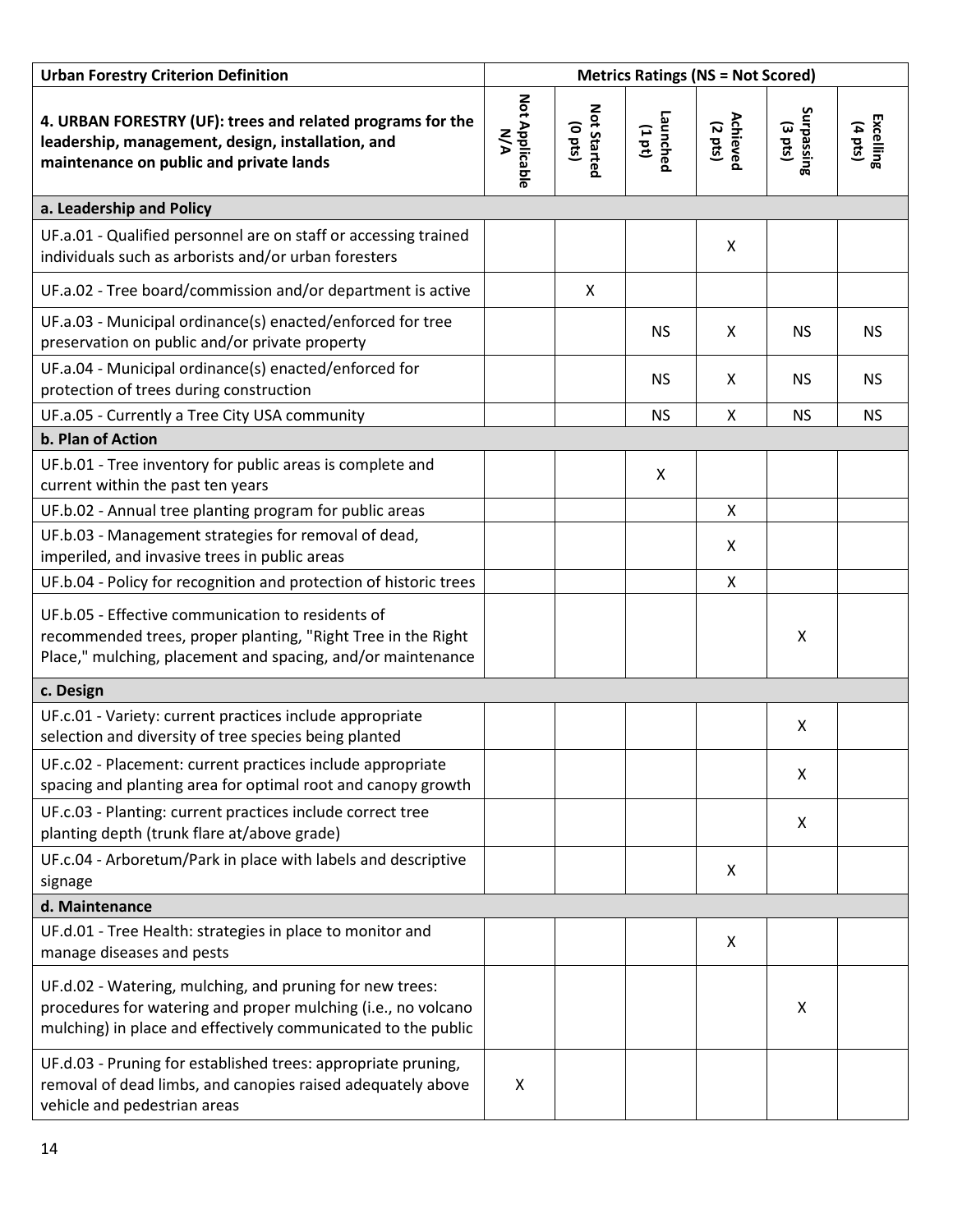| <b>Urban Forestry Criterion Definition</b>                                                                                                                 |                        | <b>Metrics Ratings (NS = Not Scored)</b> |                      |                                      |                       |                                |
|------------------------------------------------------------------------------------------------------------------------------------------------------------|------------------------|------------------------------------------|----------------------|--------------------------------------|-----------------------|--------------------------------|
| 4. URBAN FORESTRY (UF): trees and related programs for the<br>leadership, management, design, installation, and<br>maintenance on public and private lands | Not Applicable<br>N/A  | Not Starte<br>(o pts)                    | Launche<br>(101)     | <b>Achiever</b><br>$(2 \text{ pts})$ | Surpassing<br>(3 pts) | Excelling<br>$(4 \text{ pts})$ |
| e. Community Involvement                                                                                                                                   |                        |                                          |                      |                                      |                       |                                |
| UF.e.01 - Policy for donations to tree planting in public areas<br>(memorial trees, etc.) in place                                                         |                        |                                          |                      |                                      |                       | X                              |
| UF.e.02 - Community participates in Arbor Day activities                                                                                                   |                        |                                          |                      | X                                    |                       |                                |
| UF.e.03 - Volunteers assist in tree planting and/or care                                                                                                   |                        |                                          |                      | X                                    |                       |                                |
| f. Judges' Discretion: Recognition by the judges of an item of special note                                                                                |                        |                                          |                      |                                      |                       |                                |
| UF.f.01 - Judges to enter text below                                                                                                                       |                        | <b>NS</b>                                | <b>NS</b>            | <b>NS</b>                            |                       | x                              |
| The fruit orchard at Crossing Healthcare is an excellent example of adding tree canopy while providing a food resource.                                    |                        |                                          |                      |                                      |                       |                                |
| <b>Totals:</b>                                                                                                                                             | <b>Possible Points</b> |                                          | <b>Actual Points</b> |                                      | Percentage            |                                |
| 4. Urban Forestry (UF)                                                                                                                                     | 74<br>46               |                                          |                      | 62.16%                               |                       |                                |

#### **Urban Forestry (UF) Recommendations:**

Tree canopies enhance neighborhoods while also benefiting ecological, economic, and social aspects of community life. Not only do they provide beauty, they also mitigate heat and pollution, and increase property values. As recommended in the 2018 evaluation, a comprehensive tree inventory can give you the knowledge of where new trees are needed to increase Decatur's shade coverage, what species should be planted to maintain a balanced population, and establish a priority list to replace imperiled trees*. If budgets do not allow the city or the park district to initiate a tree inventory database, turn to a volunteer-based inventory collection.* One example of an innovative, volunteer tree inventory can be seen in New York City's latest tree inventory: Trees Count [\(https://www.nycgovparks.org/trees/treescount\)](https://www.nycgovparks.org/trees/treescount). Engaging 2,200 volunteers, it was the largest participatory municipal urban forestry project in US history. Volunteers, called citizen mappers, using high tech tools, tape measures and tree ID keys created an accurate inventory of the city's street trees. Facts collected include street tree density, street tree map, and species of trees. What a truly genius idea.

Trees are an important part of a community. Encouraging the planting of new trees and the care of older trees is vital to fostering a healthy environment. For every dollar spent on trees, cities see over a doubling in economic dollar value. *Developing a tree ordinance is one way to assure that the community is aware of the benefits and importance of protecting existing trees.* ISA, the International Society of Arboriculture, is an informative resource regarding trees. Their Guidelines for Developing and Evaluating Tree Ordinances [\(https://www.isa](https://www.isa-arbor.com/Portals/0/Assets/PDF/Certification/Tree-Ordinance-Guidelines.pdf)[arbor.com/Portals/0/Assets/PDF/Certification/Tree-Ordinance-Guidelines.pdf.](https://www.isa-arbor.com/Portals/0/Assets/PDF/Certification/Tree-Ordinance-Guidelines.pdf)) is a great place to start in drafting a tree ordinance. Also view the website [https://www.treesaregood.org/.](https://www.treesaregood.org/) This organization helps provide consumers with information about trees including: the benefits of trees, choosing and planting the right tree, recognizing tree risks, pruning and care.

Standing dead ash trees on the approach to Decatur creates both a safety and aesthetic issue. These trees are on a state road, but within Decatur's city limits. *Inquire if this might be a project for the National Guard or the Army Corp of Engineers*. These organizations often partner with communities to help with work that is beyond the scope of the community.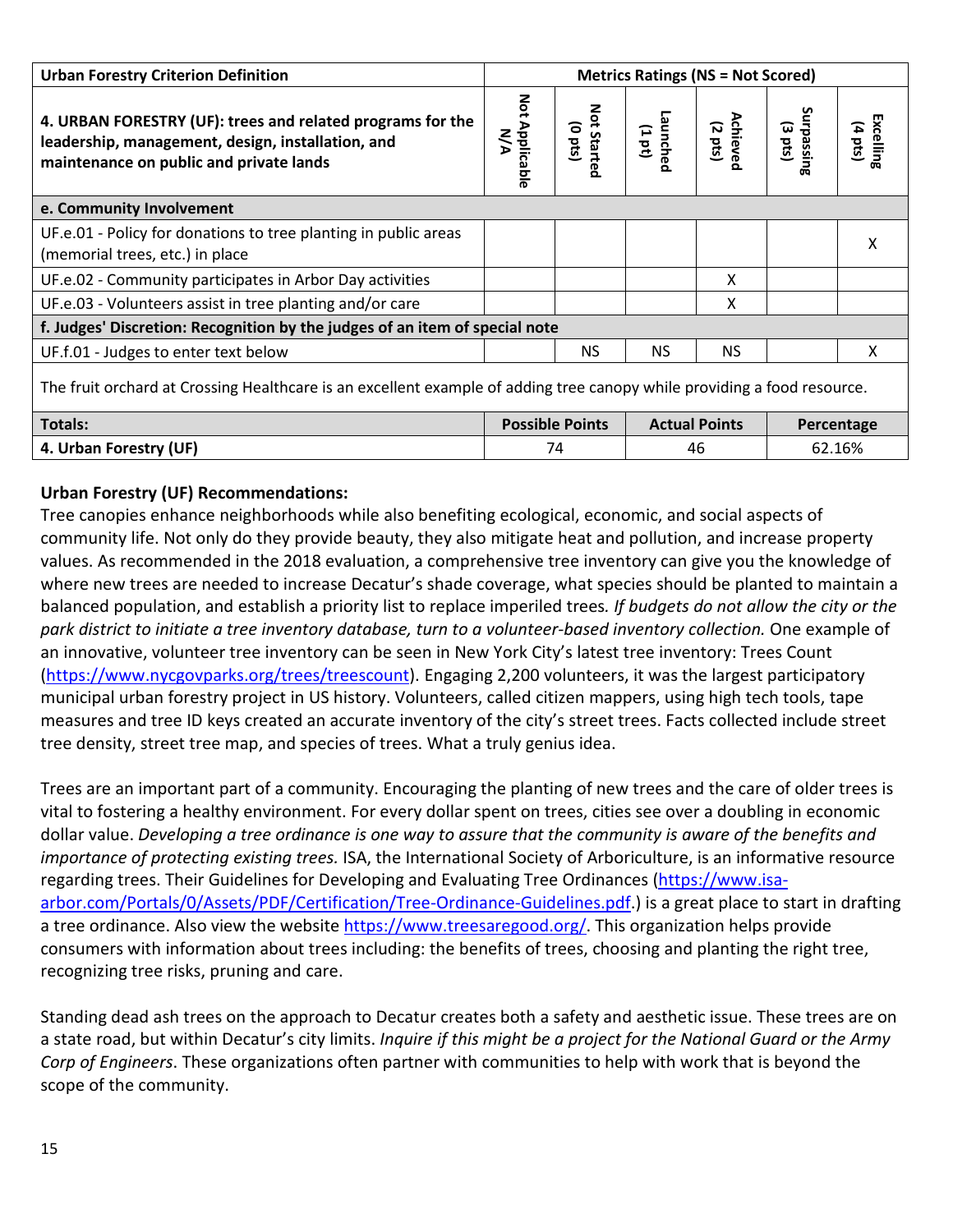It is important to engage young people in the planting, care and investment of trees. It is a lesson that they can carry with them the rest of their lives. Presently, one tree is planted at a local school on Arbor Day. *We encourage Decatur's schools to think big and have each school plant at least one tree in celebration each year. Maybe a high school graduation class could plant a forest or an orchard on the school grounds or a nearby park.* Bartlett Trees, as well as other tree care companies, often supply young seedlings for such projects at no charge. Team up with your local Lowe's or Home Depot for loans of needed hand equipment. Be sure an expert is on hand to show the proper way to plant and supervise the installation*.*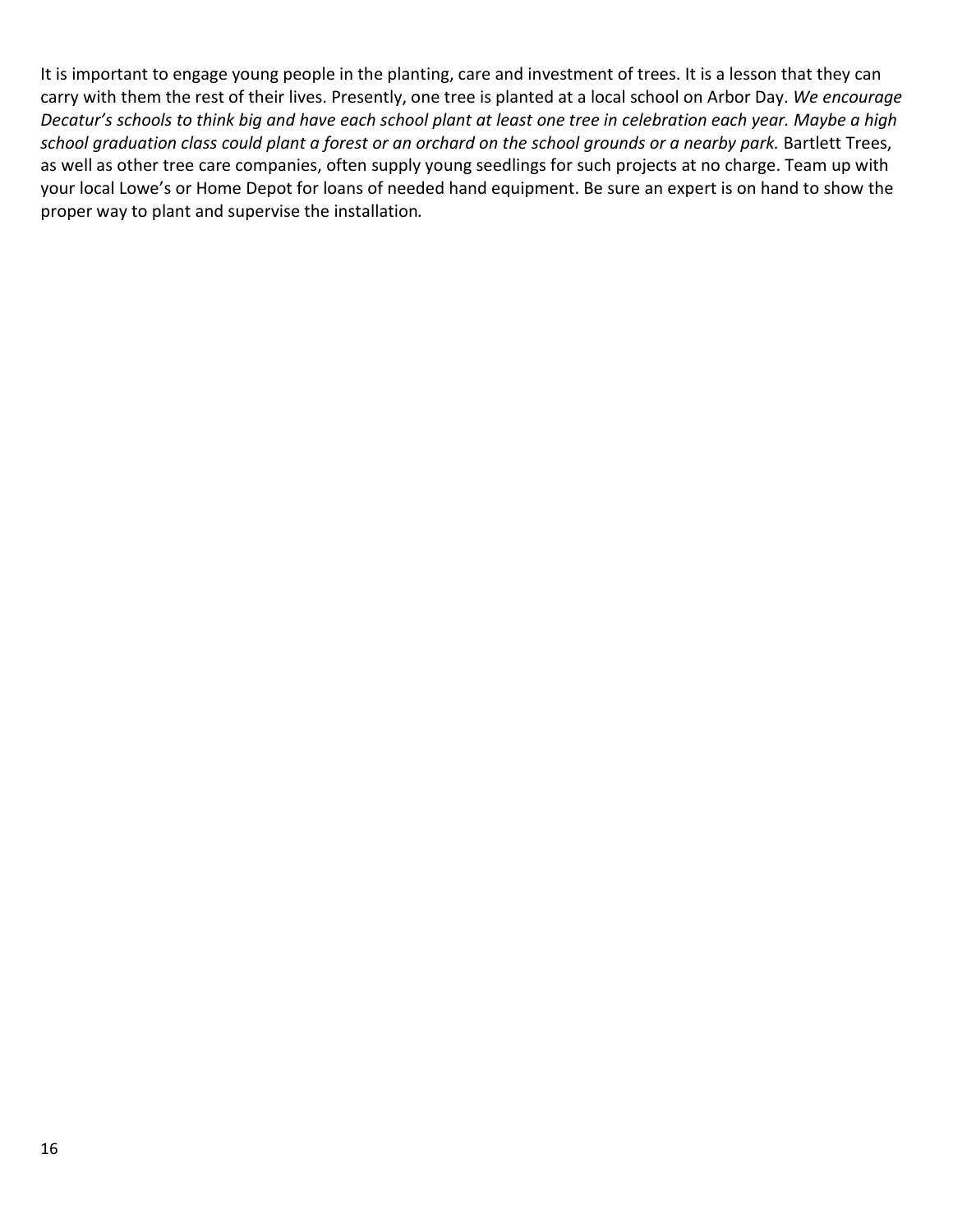| <b>Environmental Efforts Criterion Definition</b>                                                                                                                                                        | <b>Metrics Ratings (NS = Not Scored)</b> |                                 |                    |                     |                       |                      |
|----------------------------------------------------------------------------------------------------------------------------------------------------------------------------------------------------------|------------------------------------------|---------------------------------|--------------------|---------------------|-----------------------|----------------------|
| 5. ENVIRONMENTAL EFFORTS (EE): environmental leadership,<br>policies, plans, and programs for resource conservation;<br>pollution control; trash, recycling, and reuse; and alternative<br>fuel vehicles | Not Applicable<br><b>N/A</b>             | Not Started<br>$(0 \text{ pt})$ | Launched<br>(1 pt) | Achieved<br>(2 pts) | Surpassing<br>(3 pts) | Excelling<br>(4 pts) |
| a. Leadership and Policy                                                                                                                                                                                 |                                          |                                 |                    |                     |                       |                      |
| EE.a.01 - Environmental Advisory Board(s) and/or Green<br>Team(s) in place                                                                                                                               |                                          |                                 | <b>NS</b>          | X                   | <b>NS</b>             | <b>NS</b>            |
| EE.a.02 - Electric/alternative fuel vehicle(s) used by<br>municipality                                                                                                                                   |                                          | X                               |                    |                     |                       |                      |
| EE.a.03 - Electric vehicle charging station(s) provided                                                                                                                                                  |                                          |                                 | $\mathsf{X}$       |                     |                       |                      |
| EE.a.04 - Stormwater management policies in place and<br>enforced                                                                                                                                        |                                          |                                 |                    |                     | X                     |                      |
| EE.a.05 - Pet waste policies in place and enforced                                                                                                                                                       |                                          |                                 |                    |                     | X                     |                      |
| b. Plan of Action                                                                                                                                                                                        |                                          |                                 |                    |                     |                       |                      |
| EE.b.01 - Sustainability Action Plan in place                                                                                                                                                            |                                          |                                 |                    |                     |                       | X                    |
| EE.b.02 - Effective municipal/civic education about<br>environmental efforts for children and adults                                                                                                     |                                          |                                 |                    |                     | X                     |                      |
| EE.b.03 - Effective notification to community regarding<br>pesticide applications and mosquito spraying                                                                                                  | X                                        |                                 |                    |                     |                       |                      |
| c. Resource Conservation                                                                                                                                                                                 |                                          |                                 |                    |                     |                       |                      |
| EE.c.01 - Bio-swales and/or rain gardens in place to reduce<br>stormwater run-off pollution                                                                                                              |                                          |                                 |                    |                     | X                     |                      |
| EE.c.02 - Home energy audit/incentives available                                                                                                                                                         |                                          |                                 |                    | X                   |                       |                      |
| EE.c.03 - Waterwise irrigation in place                                                                                                                                                                  | Χ                                        |                                 |                    |                     |                       |                      |
| EE.c.04 - Low-flow water device incentives available                                                                                                                                                     |                                          | X                               |                    |                     |                       |                      |
| d. Trash, Recycling, and Reuse Management                                                                                                                                                                |                                          |                                 |                    |                     |                       |                      |
| EE.d.01 - Residential curbside trash collection is available<br>and/or required                                                                                                                          |                                          |                                 |                    |                     | Χ                     |                      |
| EE.d.02 - Residential curbside recycling collection and/or<br>collection points are in place                                                                                                             |                                          |                                 |                    |                     | X                     |                      |
| EE.d.03 - Recycling containers available in public areas and for<br>private use, and standardized and/or consistent labels used on<br>containers                                                         |                                          |                                 |                    | X                   |                       |                      |
| EE.d.04 - Yard waste composting pick-up and/ or drop-off<br>available                                                                                                                                    |                                          |                                 |                    | X                   |                       |                      |
| EE.d.05 - Prescription drug drop-off(s) available                                                                                                                                                        |                                          |                                 |                    |                     | X                     |                      |
| EE.d.06 - Hazardous waste and/or electronics waste collection<br>or drop-off(s) available                                                                                                                |                                          |                                 |                    |                     | X                     |                      |
| EE.d.07 - Plastic bag and/or foam container collection point(s)<br>available                                                                                                                             |                                          |                                 |                    | X                   |                       |                      |
| EE.d.08 - Reuse opportunities are available (clothing, books,<br>household goods, repair initiatives, etc.)                                                                                              |                                          |                                 |                    |                     | X                     |                      |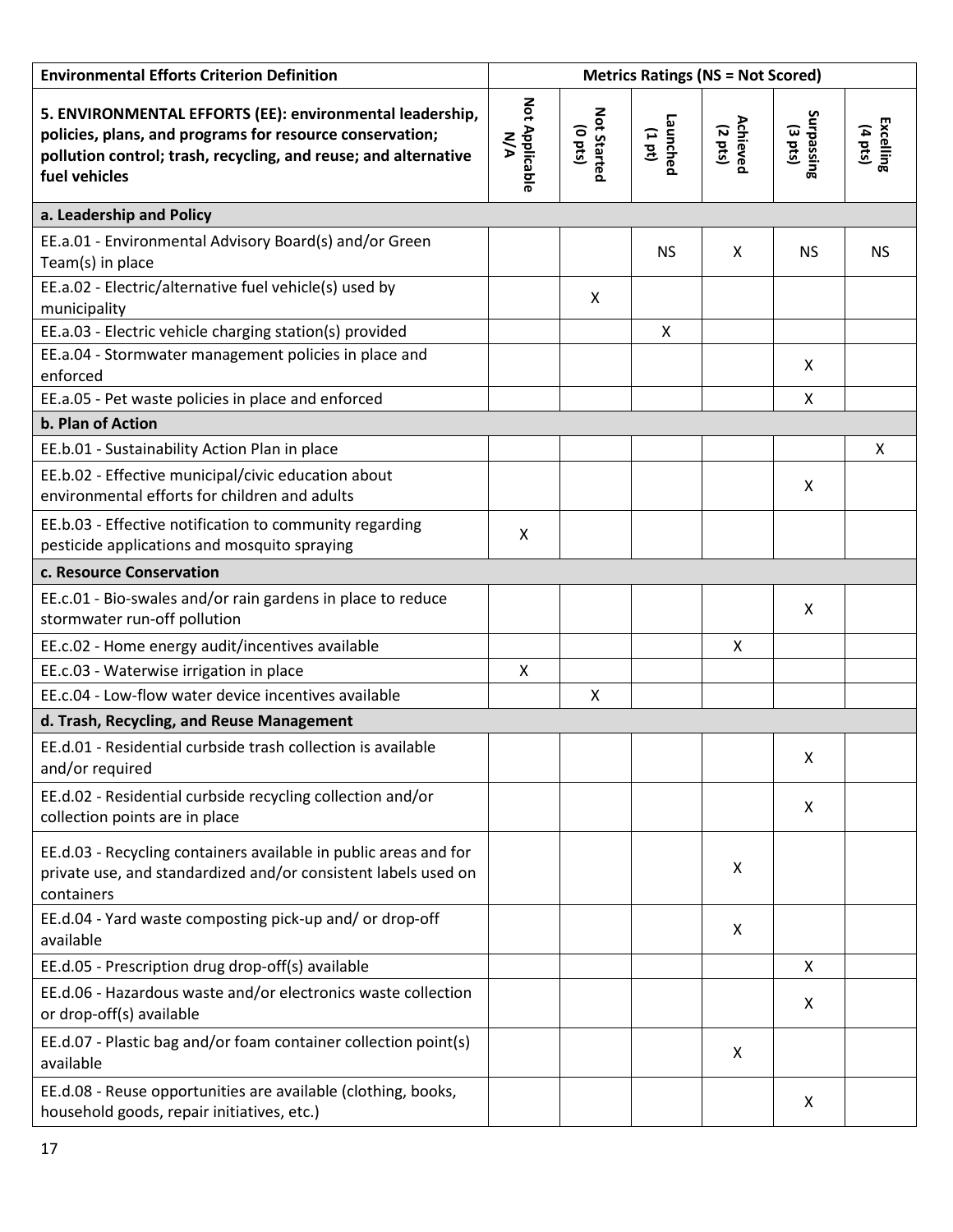| <b>Environmental Efforts Criterion Definition</b>                                                                                                                                                                    | <b>Metrics Ratings (NS = Not Scored)</b>                     |                           |                    |                                      |                                 |                                |  |
|----------------------------------------------------------------------------------------------------------------------------------------------------------------------------------------------------------------------|--------------------------------------------------------------|---------------------------|--------------------|--------------------------------------|---------------------------------|--------------------------------|--|
| 5. ENVIRONMENTAL EFFORTS (EE): environmental leadership,<br>policies, plans, and programs for resource conservation;<br>pollution control; trash, recycling, and reuse; and alternative<br>fuel vehicles             | Not Applicable<br><b>NA</b>                                  | Not Started<br>$($ o pts) | Launched<br>(1 pt) | <b>Achieved</b><br>$(2 \text{ pts})$ | Surpassing<br>$(3 \text{ pts})$ | Excelling<br>$(4 \text{ pts})$ |  |
| e. Community Involvement                                                                                                                                                                                             |                                                              |                           |                    |                                      |                                 |                                |  |
| EE.e.01 - Community events that enhance public awareness of<br>environmental issues and distribution of information on<br>effective recycling (lack of contamination), i.e. Earth Day<br>participation               |                                                              |                           |                    |                                      | X                               |                                |  |
| EE.e.02 - Garden clubs, Master Gardeners, and/or Soil and<br>Water Conservation District, etc. provide educational<br>opportunities for rain barrel usage, backyard habitats, and<br>other environmental initiatives |                                                              |                           |                    |                                      | $\times$                        |                                |  |
| EE.e.03 - School curricula programs and events to encourage<br>youth involvement                                                                                                                                     |                                                              |                           |                    | $\boldsymbol{\mathsf{X}}$            |                                 |                                |  |
| f. Judges' Discretion: Recognition by the judges of an item of special note                                                                                                                                          |                                                              |                           |                    |                                      |                                 |                                |  |
| EE.f.01 - Judges to enter text below                                                                                                                                                                                 |                                                              | <b>NS</b>                 | <b>NS</b>          | <b>NS</b>                            |                                 | X                              |  |
| We applaud the Beautify Decatur Coalition's efforts to educate, manage and recognize litter control in the community with<br>volunteers.                                                                             |                                                              |                           |                    |                                      |                                 |                                |  |
| <b>Totals:</b>                                                                                                                                                                                                       | <b>Possible Points</b><br><b>Actual Points</b><br>Percentage |                           |                    |                                      |                                 |                                |  |
| 5. Environmental Efforts (EE)                                                                                                                                                                                        | 86<br>54                                                     |                           | 62.79%             |                                      |                                 |                                |  |

## **Environmental Efforts (EE) Recommendations:**

It is readily apparent that Decatur is actively involved in a wide range of environmental sustainability efforts. At the community level, the Community Environmental Council seeks to engage residents in environmental conservation and restoration awareness in Macon County. Quarterly meetings are advertised both in print and online, and residents are encouraged to attend these meetings and become actively engaged in the organization and its projects. In conjunction with the Decatur Audubon Society, the Council hosts the annual Spring Celebration and River Cleanup. It brings many families together in a popular social event that sweeps the river in the early spring. The council also sponsors speakers at the quarterly meetings. They highlight the environmental and sustainability initiatives pertinent to Decatur.

In November 2010, members of Decatur city staff worked with Teska Associates, environmental planners, and appointed a sustainability team and numerous community groups targeted to various topics. Together, these people worked to develop a Comprehensive Sustainability Action Plan. This plan, impressive in the breadth and depth of its scope, created a clear pathway to a more sustainable community. Specific goals to be accomplished by 2020, as well as goals for 2030, were outlined and fleshed out. *This lengthy document is worthy of frequent review. Beyond that, we suggest that on the tenth anniversary of its publication, you create a 2020 update. Clearly state the goals achieved, initiatives in process, and where the City stands vis-a -vis the original vision for 2020. Where bragging rights are clearly warranted, brag about it. Send a report card to the residents of Decatur so they can take credit for the progress to date. Highlight accomplishments completed ahead of the target date. Finally, update and modify the list of 2030 goals in a way that energizes the residents of Decatur into action.*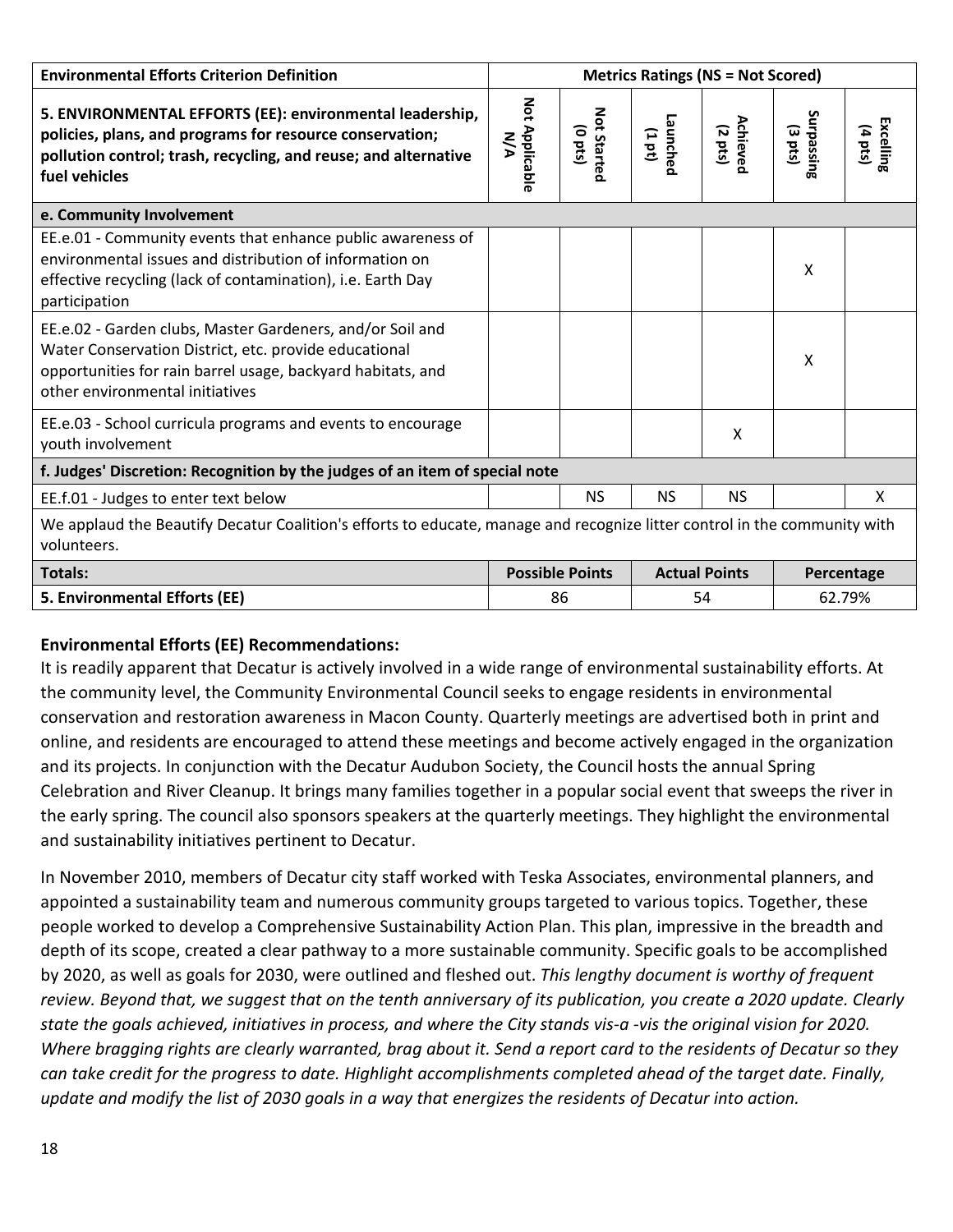We were pleased to hear that the parks in Decatur now include well -identified recycling containers paired with all trash containers. However, it appears that recycling containers have yet to make a significant appearance in the commercial distric*t. To correct this, perhaps the Chamber of Commerce or Rotary Club could sponsor a project to purchase attractive trash and recycling containers of a design consistent throughout the downtown district. With funding from the sponsors, these could be picked up by the haulers under contract to the city for waste and recycling pickup.* Sponsors could be identified through logos on individual containers, adding name recognition to downtown businesses and organizations.

Single stream residential recycling is available to residents of Decatur for no additional fee beyond the annual assessment charges mandated for trash hauling in the residential communities. We understand that more than 60% of residents subscribe to this service and receive standard size recycling containers at no additional cost. Larger containers are available for an additional one-time charge of \$15. Despite this, it is reported that over half of the solid waste going to the landfill could have been recycled, but was not*. We suggest that residents be actively encouraged to recycle more conscientiously using several tools. First, enlist the schools to start a program that encourages at home recycling.* As the children become more aware of the importance of recycling at home as well as at school, they will actively encourage their parents to "get with the program." *Second, provide tiered fees for trash hauling; smaller containers for waste are charged a smaller fee. As more qualifying waste is recycled, less trash heads for the landfill. Third, work with your waste hauler to provide periodic inspections for recycle containers when at the curb.* If upon opening the lid and seeing contamination, a tag is affixed to the container with a note as to the type of contamination (plastic bags, food scraps, etc.) and a gentle reminder of acceptable recycle items.

Litter Critter with its load of plastic and metal waste is a brilliant visual reminder both to recycle and to "Be a dear, put it here" rather than litter. Kudos to the creativity of the team that developed this icon. This litter critter deer has shown up in selfies, graced stickers and was even featured on a billboard. *Keep the momentum going by partnering with the park district and the city to create receptacle container stickers featuring your icon and logo, and give information on what is recyclable and what is trash.* Indecision at the point of tossing leads to contamination or needless landfill.

Highly visible construction projects in Decatur have brought sustainable construction techniques to the forefront of the public eye. Many qualifying sustainable strategies were employed in the renovation of two high schools; one even received the coveted LEED Gold Status. Similarly, the new Center for Sustainability and Innovation on the Richland campus qualified as a LEED Platinum project, the highest level of certification. Aside from the professionals and owners intimately involved in the construction projects, few are aware of the efforts required to reach these elevated LEED ratings. If you have not already done so, *we recommend that strategies employed at the high schools be highlighted with plaques placed throughout the buildings.* Those strategies, such as geothermal heating and cooling, could be described diagrammatically for greater effect. *Building components fabricated from recycled materials can also be identified with signage.*

Richland Community College and Millikan University are rich resources for Decatur. Both are deeply involved in environmental awareness. Richland emphasizes its environmental studies program by developing educational displays at its facilities and hosting school groups. Boasting several wind turbines as its most visible symbol, it is also home to the Center for Sustainability and Innovation and to the National Sequestration Education Center. *We*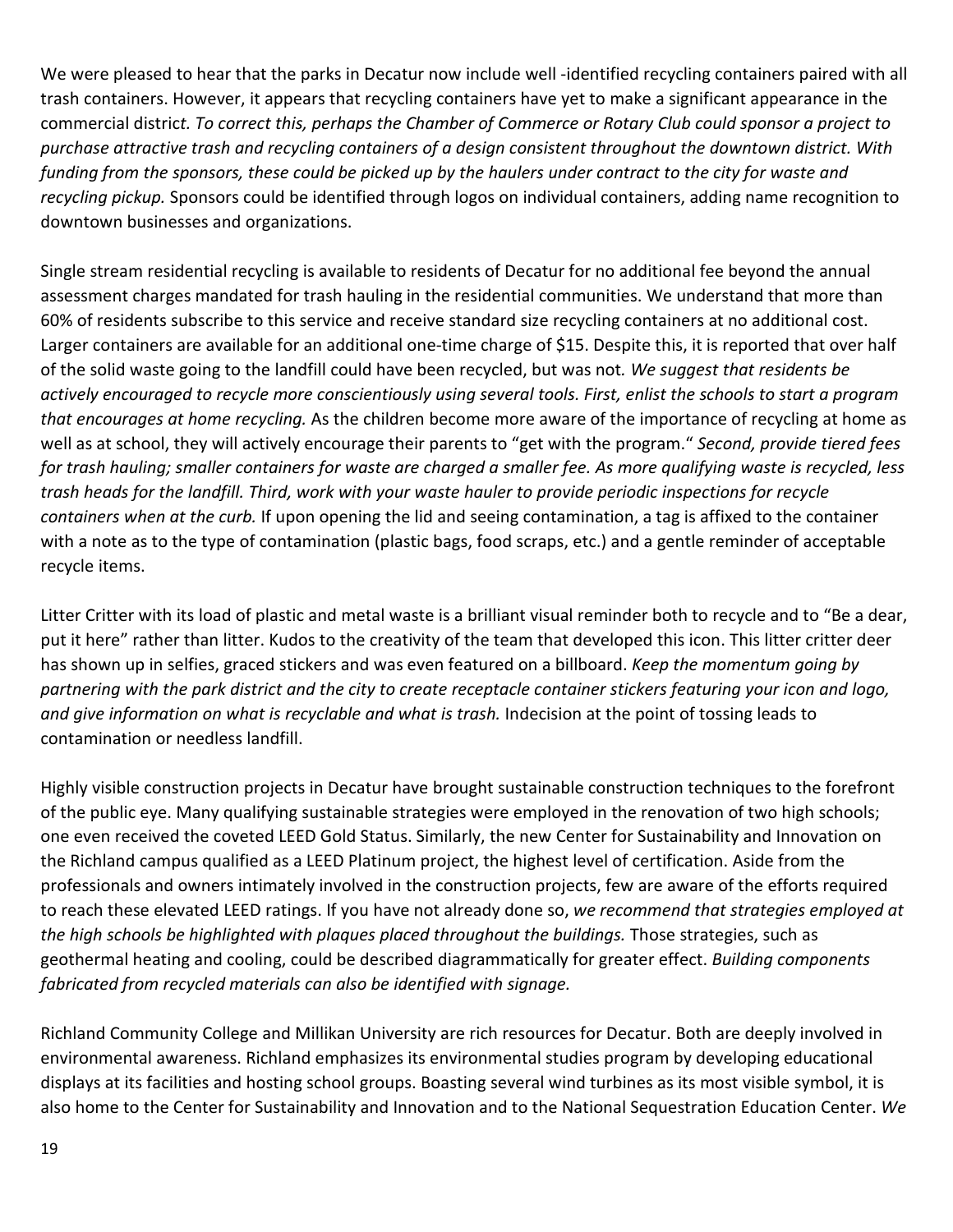*assume that Richland Community College and Decatur high schools have developed some joint programs to introduce younger students to some of the initiatives being studied at the community college. If this is not the case, we urge you to begin to develop programs along those lines.*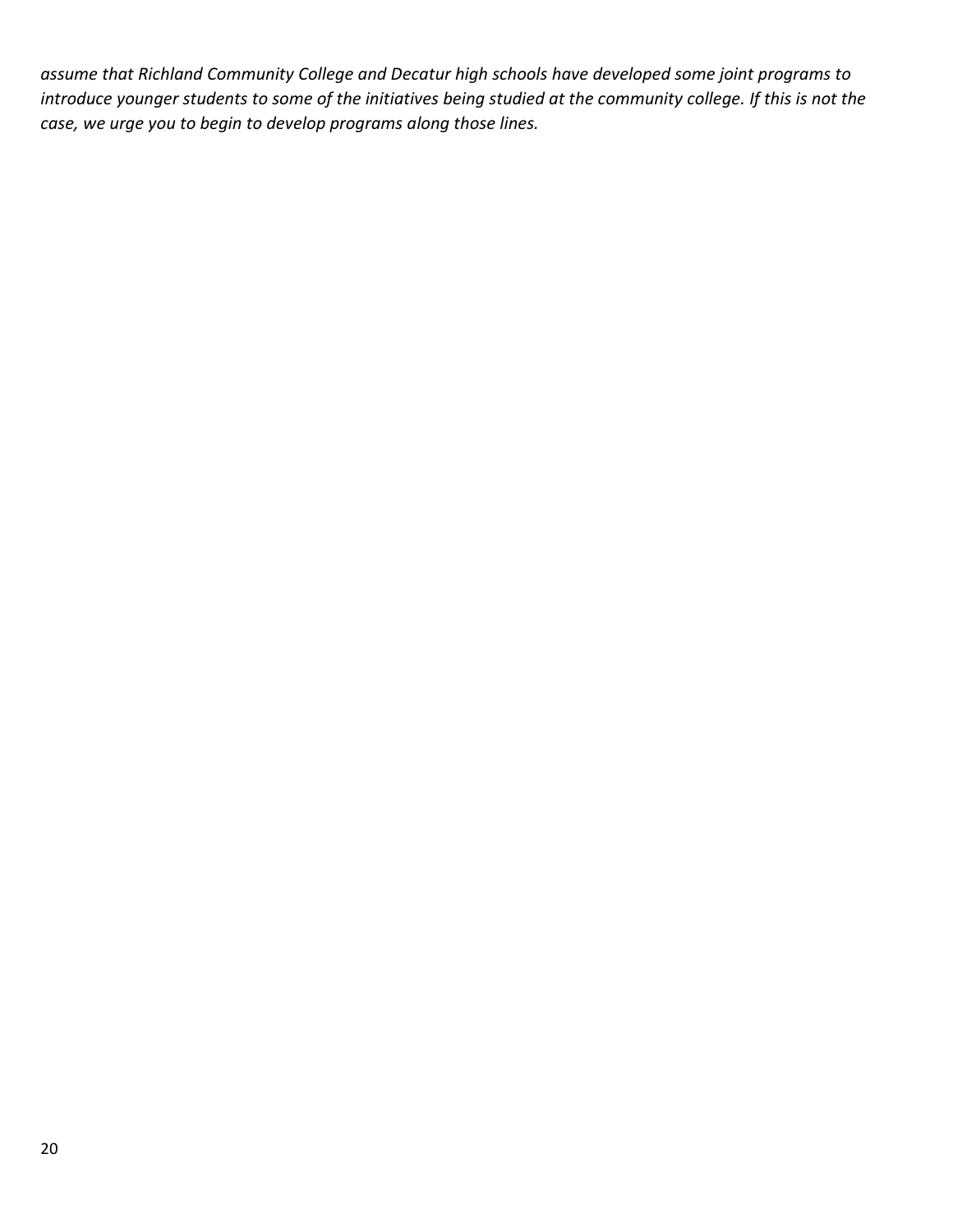| <b>Celebrating Heritage Criterion Definition</b>                                                                                                                                  | <b>Metrics Ratings (NS = Not Scored)</b> |                           |                           |                           |                                        |                      |
|-----------------------------------------------------------------------------------------------------------------------------------------------------------------------------------|------------------------------------------|---------------------------|---------------------------|---------------------------|----------------------------------------|----------------------|
| 6. CELEBRATING HERITAGE (CH): recognition, designation,<br>protection, commemoration, and celebration of historical,<br>cultural, natural, agricultural, and industrial resources | Not Applicable<br><b>N/A</b>             | Not Started<br>$($ sad O) | Launched<br>(1 pt)        | Achieved<br>(2 pts)       | <b>Surpassing</b><br>$(3 \text{ pts})$ | Excelling<br>(4 pts) |
| a. Leadership and Policy                                                                                                                                                          |                                          |                           |                           |                           |                                        |                      |
| CH.a.01 - Historic preservation ordinance effectively provides<br>commercial and residential designation and protection from<br>demolition                                        |                                          |                           | <b>NS</b>                 | X                         | <b>NS</b>                              | <b>NS</b>            |
| CH.a.02 - Incentives offered to promote preservation: tax<br>credits, waived permit fees, eased setbacks, rebates, etc.                                                           |                                          |                           | $\boldsymbol{\mathsf{X}}$ |                           |                                        |                      |
| CH.a.03 - Historic Preservation and/or Architectural Review<br>Board in place and effective                                                                                       |                                          |                           |                           | $\boldsymbol{\mathsf{X}}$ |                                        |                      |
| CH.a.04 - Historical Society is active                                                                                                                                            |                                          |                           |                           |                           | X                                      |                      |
| b. Plan of Action                                                                                                                                                                 |                                          |                           |                           |                           |                                        |                      |
| CH.b.01 - Effective communication of ordinances, policies, and<br>restoration methods                                                                                             |                                          |                           |                           |                           | X                                      |                      |
| CH.b.02 - National Register of Historic Places district and/or<br>individual designations in place                                                                                |                                          |                           |                           |                           |                                        | X                    |
| CH.b.03 - Natural and/or agricultural areas are protected                                                                                                                         |                                          |                           |                           |                           | X                                      |                      |
| CH.b.04 - Archives, artifacts, cemetery records, and/or oral<br>histories collected, properly stored, or preserved                                                                |                                          |                           |                           |                           | X                                      |                      |
| CH.b.05 - Education: historical publications/websites,<br>interpretive signage, tours, and programs in place                                                                      |                                          |                           |                           |                           | X                                      |                      |
| CH.b.06 - Programs in place to encourage youth involvement,<br>including curriculum-designated tours and available to multiple<br>age levels                                      |                                          |                           |                           | X                         |                                        |                      |
| c. Commemoration                                                                                                                                                                  |                                          |                           |                           |                           |                                        |                      |
| CH.c.01 - Signage in place for historic neighborhoods and/or<br>structures                                                                                                        |                                          |                           |                           | X                         |                                        |                      |
| CH.c.02 - Historical museum(s) and/or interpretive displays<br>maintained                                                                                                         |                                          |                           |                           |                           | X                                      |                      |
| CH.c.03 - Cemeteries, monuments, and/or plaques in place and<br>well-maintained                                                                                                   |                                          |                           |                           |                           | X                                      |                      |
| CH.c.04 - Community heritage promoted through tours (guided<br>or self), brochures, Smartphone apps, etc.                                                                         |                                          |                           |                           | X                         |                                        |                      |
| CH.c.05 - Parades, festivals, events, programs commemorating<br>a community's heritage are held                                                                                   |                                          |                           |                           |                           | X                                      |                      |
| d. Community Involvement                                                                                                                                                          |                                          |                           |                           |                           |                                        |                      |
| CH.d.01 - Volunteers participate in planning and implementing<br>recognition of a community's heritage through historical tours,<br>parades, festivals, etc.                      |                                          |                           |                           |                           | X                                      |                      |
| CH.d.02 - Volunteers participate in maintaining historical sites<br>and structures                                                                                                |                                          |                           |                           |                           | X                                      |                      |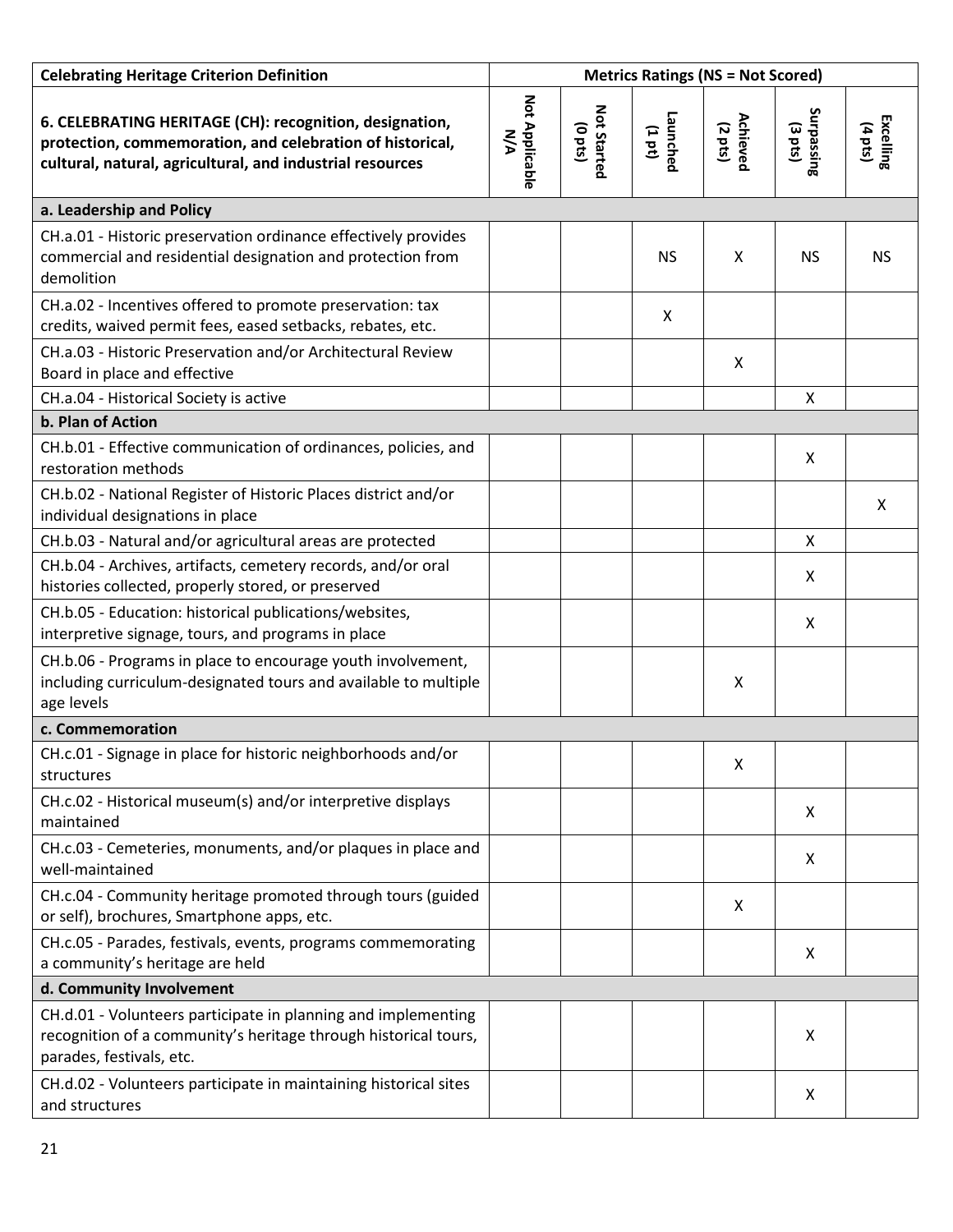| <b>Celebrating Heritage Criterion Definition</b>                                                                                                                                  | <b>Metrics Ratings (NS = Not Scored)</b> |                                |                      |                         |                     |                                    |  |
|-----------------------------------------------------------------------------------------------------------------------------------------------------------------------------------|------------------------------------------|--------------------------------|----------------------|-------------------------|---------------------|------------------------------------|--|
| 6. CELEBRATING HERITAGE (CH): recognition, designation,<br>protection, commemoration, and celebration of historical,<br>cultural, natural, agricultural, and industrial resources | Not<br>Applicable<br>$\frac{5}{5}$       | Not<br>(sts)<br><b>Started</b> | aunched<br>(1 pt)    | Achieve<br>(2 pts)<br>— | ົພ<br>Lpass<br>(sid | ш<br>xcelling<br>$(4 \text{ pts})$ |  |
| f. Judges' Discretion: Recognition by the judges of an item of special note                                                                                                       |                                          |                                |                      |                         |                     |                                    |  |
| CH.e.01 - Judges to enter text below                                                                                                                                              |                                          | NS.                            | <b>NS</b>            | <b>NS</b>               | x                   |                                    |  |
| Heritage Network acts as an umbrella group to maintain communication and develop synergy among all the historic<br>organizations                                                  |                                          |                                |                      |                         |                     |                                    |  |
| <b>Totals:</b>                                                                                                                                                                    | <b>Possible Points</b>                   |                                | <b>Actual Points</b> |                         | Percentage          |                                    |  |
| 6. Celebrating Heritage (CH)                                                                                                                                                      | 70                                       |                                | 48                   |                         | 68.57%              |                                    |  |

#### **Celebrating Heritage (CH) Recommendations:**

In both the 2020 Decatur Community Profile prepared for America in Bloom and in the lively discussion with the judges, it is obvious that the community is committed to celebrating, studying, and preserving its heritage. Numerous organizations work tirelessly with several of the historic sites and museums such as the Staley Museum, the Mueller Museum, the African American Cultural and Genealogical Society Museum, the Oglesby Mansion, and more. Each of these museums, as well as the local library and the Macon County History Museum and Prairie Village, maintain historical archives. They contain a treasure trove of information about Decatur and Macon County.

We understand that these organizations work cooperatively, with many knowledgeable volunteers at the ready to assist those doing research into the area's history. Additionally, the Macon County Heritage Network (aka Heritage Network of Decatur) is working with many volunteers to digitize the voluminous records of the past. The goal of this effort is to connect the resources of the various museums, the library, and the historical societies to facilitate studies by those researching the history of Decatur. This group currently meets four times per year to share their progress on the project. *We strongly recommend that the network develop a presence on the web to increase its name recognition and that the network's web page include a full list of all the museums, historical societies and other organizations that are working together.* As we searched the web for more information, we were stymied. *Consider listing the Network on the Historic and Architectural Site Commission (HASC) section of the city website with the other listed organizations, using a link to connect from the HASC web page to that of the network, as further described below.*

The website for the City of Decatur provides a link to HASC. It in turn offers an excellent synopsis of this organization and its goals. Within the HASC link is a list of a few of the local historic organizations. *By listing the network on this location, you can be assured that the many organizations within the network can be reached through the city website.* Currently, of the six listed organizations, three include links leading to further information, while two do not. One of the organizations with a link is City Center Decatur. Unfortunately, when clicking on this link one finds that the domain name is "for sale." *We recommend either activating the site or removing that link altogether.*

Decatur boasts several sizable historic districts within the city. Macon Place Historic District and Nearwest Historic District are both local historic districts. West End Historic District, Nearwest Decatur Historic District and Downtown Decatur Historic District are on the National Register of Historic Places. The boundaries of these historic districts are well defined in the maps posted on the city's website. *Consider developing an award program*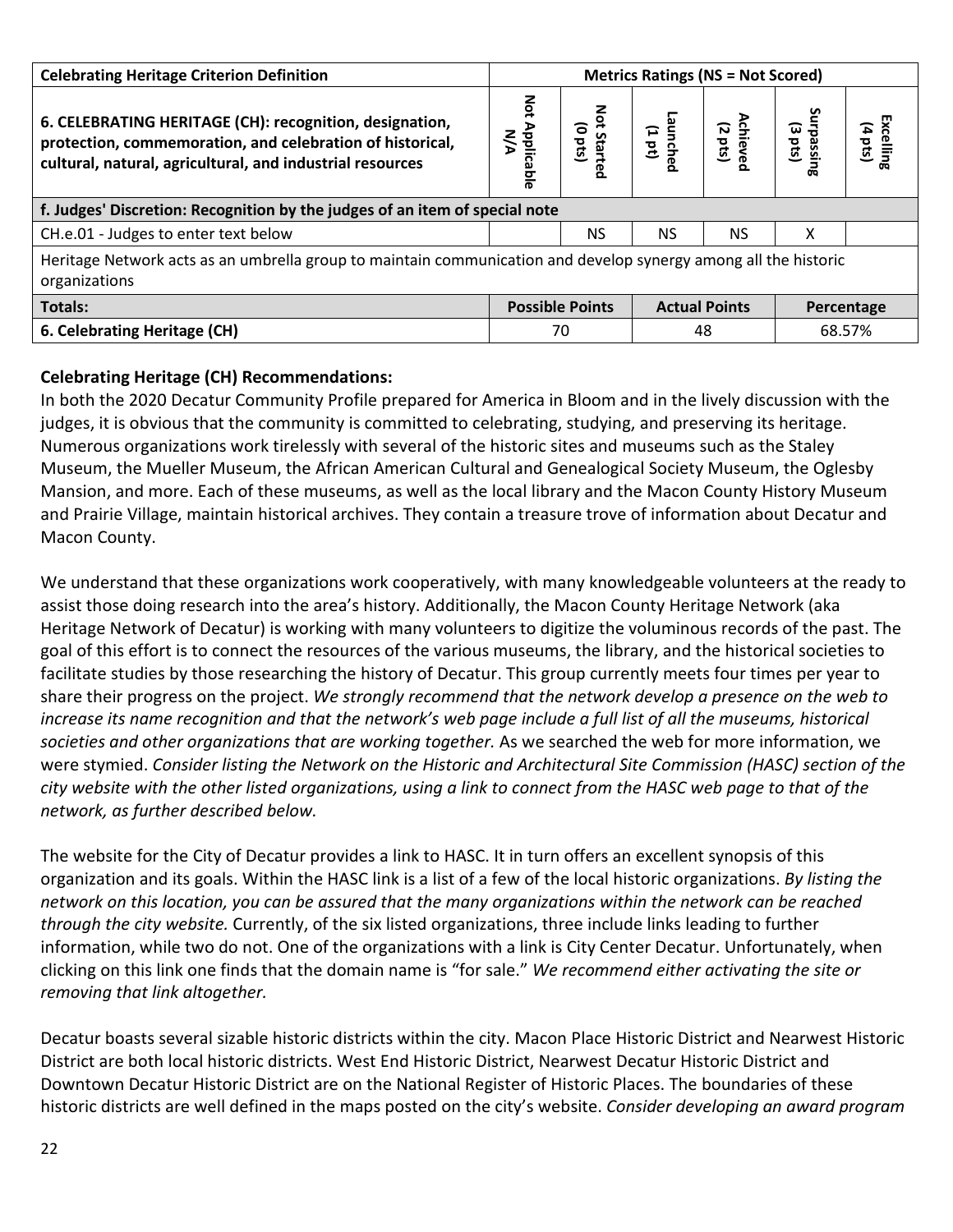*that recognizes excellence in design and execution of projects in the historic districts.* For example, categories could include landscaping, building restoration, or exterior paint. Awards could be announced in the local paper and further advertised with signs in the front yard.

We were pleased to see that some of the buildings listed on the National Register for Historic Places proudly display plaques commemorating their lineage. We learned that plaques are available, as well for houses and other structures located within the defined historic district. *We suggest you advertise the opportunity to purchase these plaques to the residents of the historic districts and encourage them to mount them on the front of their houses. We also continue to urge you to update street signs to indicate the boundaries of the historic districts in the city.*

During our discussion, you indicated that state and local funds for rehabilitation of historic properties are not currently available, given the current state of the economy. However, income producing properties listed on the National Register for Historic Places or contributing properties in a district listed on the National Register are eligible for federal tax credits of up to 25%. This provides a dollar for dollar reduction of federal tax liability. To qualify for this assistance, the project must meet the Secretary of the Interiors' Standards for Rehabilitation and receive approval prior to commencement of the work. Although this program is mentioned in passing on the HASC website, *we suggest you increase the visibility of this program within the commercial district and offer to assist interested building owners in applying for it.* This is a great way to encourage restoration of privately owned historic structures in the downtown commercial district.

We learned that you are currently working on developing a façade program incorporating an \$8000 grant for work done to upgrade the buildings along Merchant Street. Such a grant, if successfully developed and in conjunction with the federal tax credit program, can act as a strong incentive to move forward with a restoration project in the downtown historic district.

The mural program in Decatur is outstanding. While we were not in town to see the murals in person, the pictures we saw were captivating and we appreciate those that celebrate the historic heritage of Decatur. This collection is clearly as good or better as any we have seen in our travels. We are glad you are continuing to expand the program. *We encourage the Decatur Area Arts Council to partner with the Heritage Network in choosing future mural subjects that continue to celebrate the cultural, natural, agricultural or industrial heritage of Decatur.*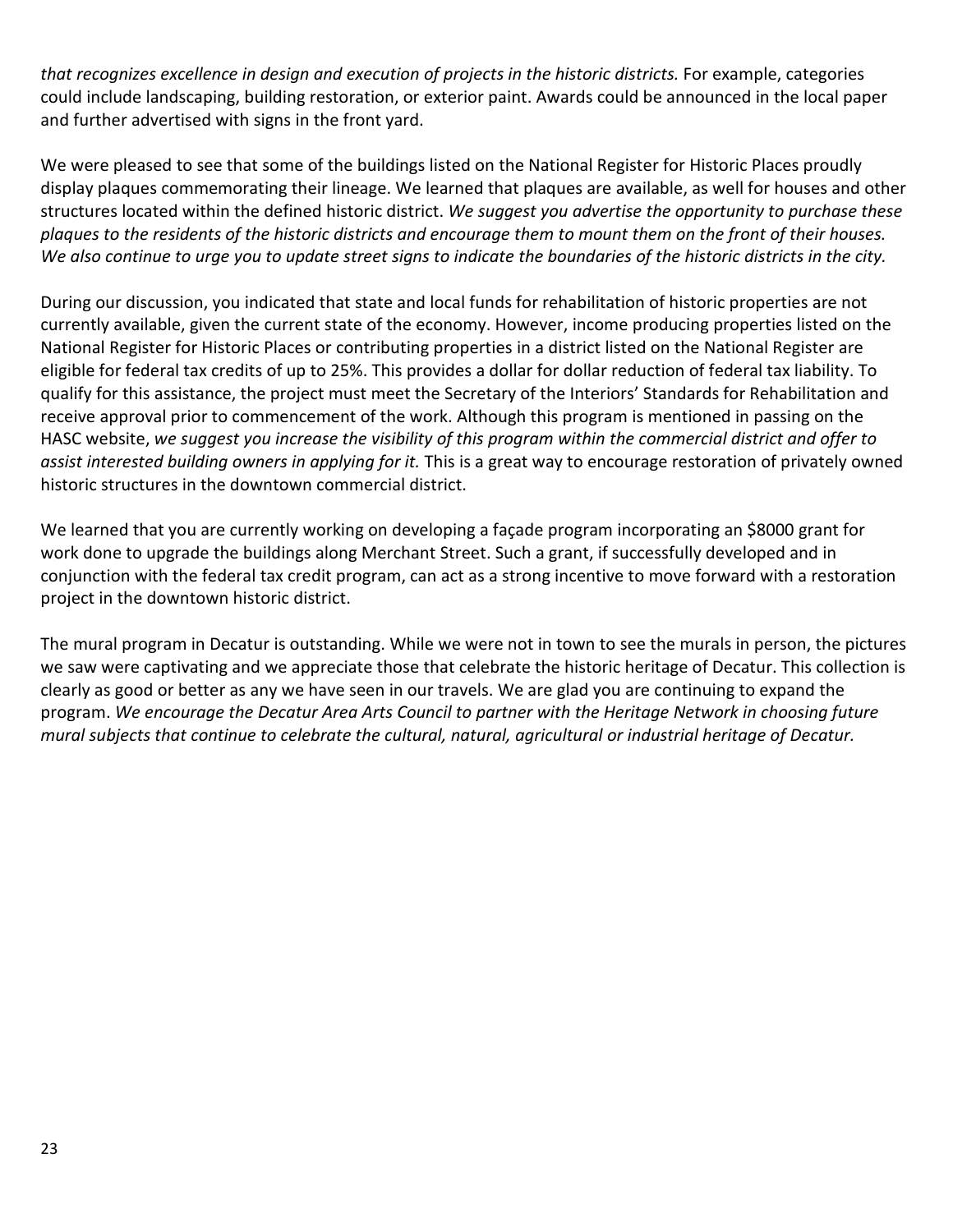| <b>Overall Impression (OI) Criterion Definition</b>                                                                                                                                                                                                                               | <b>Metrics Ratings (NS = Not Scored)</b> |                             |                   |                     |                                 |                      |
|-----------------------------------------------------------------------------------------------------------------------------------------------------------------------------------------------------------------------------------------------------------------------------------|------------------------------------------|-----------------------------|-------------------|---------------------|---------------------------------|----------------------|
| 7. OVERALL IMPRESSION (OI): adequate and effective<br>amenities are provided in good condition, and the<br>community is welcoming and attractive                                                                                                                                  | Not Applicable<br>N/A                    | Not Started<br>$($ sad $_0$ | Launched<br>(101) | Achieved<br>(2 pts) | Surpassing<br>$(3 \text{ pts})$ | Excelling<br>(4 pts) |
| a. Leadership and Policy                                                                                                                                                                                                                                                          |                                          |                             |                   |                     |                                 |                      |
| OI.a.01 - Signage ordinances enacted and enforced                                                                                                                                                                                                                                 |                                          |                             |                   |                     | X                               |                      |
| OI.a.02 - Ordinances in place to address overgrown lots,<br>abandoned vehicles, unscreened dumpsters, public nuisances,<br>unregulated garage sales, empty storefront windows, etc.                                                                                               |                                          |                             |                   |                     | X                               |                      |
| OI.a.03 - Code enforcement/compliance officer on municipal<br>staff and codes are enforced                                                                                                                                                                                        |                                          |                             |                   | X                   |                                 |                      |
| OI.a.04 - Design style determined, applied, and consistent for<br>site furnishings, crosswalks, gateway entry features, banners,<br>wayfinding signage, etc.                                                                                                                      |                                          |                             |                   | X                   |                                 |                      |
| <b>b.</b> Amenities                                                                                                                                                                                                                                                               |                                          |                             |                   |                     |                                 |                      |
| OI.b.01 - Site furnishings in place: water features, lamp posts,<br>benches, bicycle racks, drinking fountains, trash and recycling<br>receptacles, containers, planters, and cigarette receptacles                                                                               |                                          |                             |                   | X                   |                                 |                      |
| OI.b.02 - Crosswalks well-marked                                                                                                                                                                                                                                                  |                                          |                             |                   | X                   |                                 |                      |
| OI.b.03 - Public restrooms available                                                                                                                                                                                                                                              |                                          |                             |                   | Χ                   |                                 |                      |
| OI.b.04 - Effective community gateway entry features                                                                                                                                                                                                                              |                                          |                             |                   |                     | X                               |                      |
| OI.b.05 - Effective use of banners, murals, and/or public art                                                                                                                                                                                                                     |                                          |                             |                   |                     |                                 | X                    |
| OI.b.06 - Effective wayfinding signage                                                                                                                                                                                                                                            |                                          |                             |                   |                     | X                               |                      |
| OI.b.07 - Effective use of non-plant seasonal decorations<br>(lights, ornaments, etc.)                                                                                                                                                                                            |                                          |                             |                   | X                   |                                 |                      |
| c. Condition and Maintenance                                                                                                                                                                                                                                                      |                                          |                             |                   |                     |                                 |                      |
| OI.c.01 - Condition of structures, buildings, decks, patios, etc.<br>related to lack of vandalism, graffiti, peeling or faded paint,<br>and rust                                                                                                                                  |                                          |                             |                   |                     | X                               |                      |
| OI.c.02 - Condition of infrastructure: roadways, road shoulders,<br>curbs, medians, sidewalks, railroad crossings,<br>crosswalks/pavement markings, transformers, and utility poles<br>related to lack of weeds, vandalism, litter, graffiti, peeling or<br>faded paint, and rust |                                          |                             |                   |                     | X                               |                      |
| OI.c.03 - Condition of signs and site furnishings: water<br>features, lamp posts, benches, bicycle racks, drinking<br>fountains, trash and recycling receptacles, containers, planters,<br>and cigarette receptacles                                                              |                                          |                             |                   | X                   |                                 |                      |
| OI.c.04 - Condition of vacant lots, stormwater retention ponds,<br>and swales                                                                                                                                                                                                     |                                          |                             |                   |                     | X                               |                      |
| OI.c.05 - Control of excessive stake signs, billboards, and<br>posted flyers                                                                                                                                                                                                      |                                          |                             |                   |                     | X                               |                      |
| OI.c.06 - Regularly scheduled street sweeping                                                                                                                                                                                                                                     |                                          |                             |                   | X                   |                                 |                      |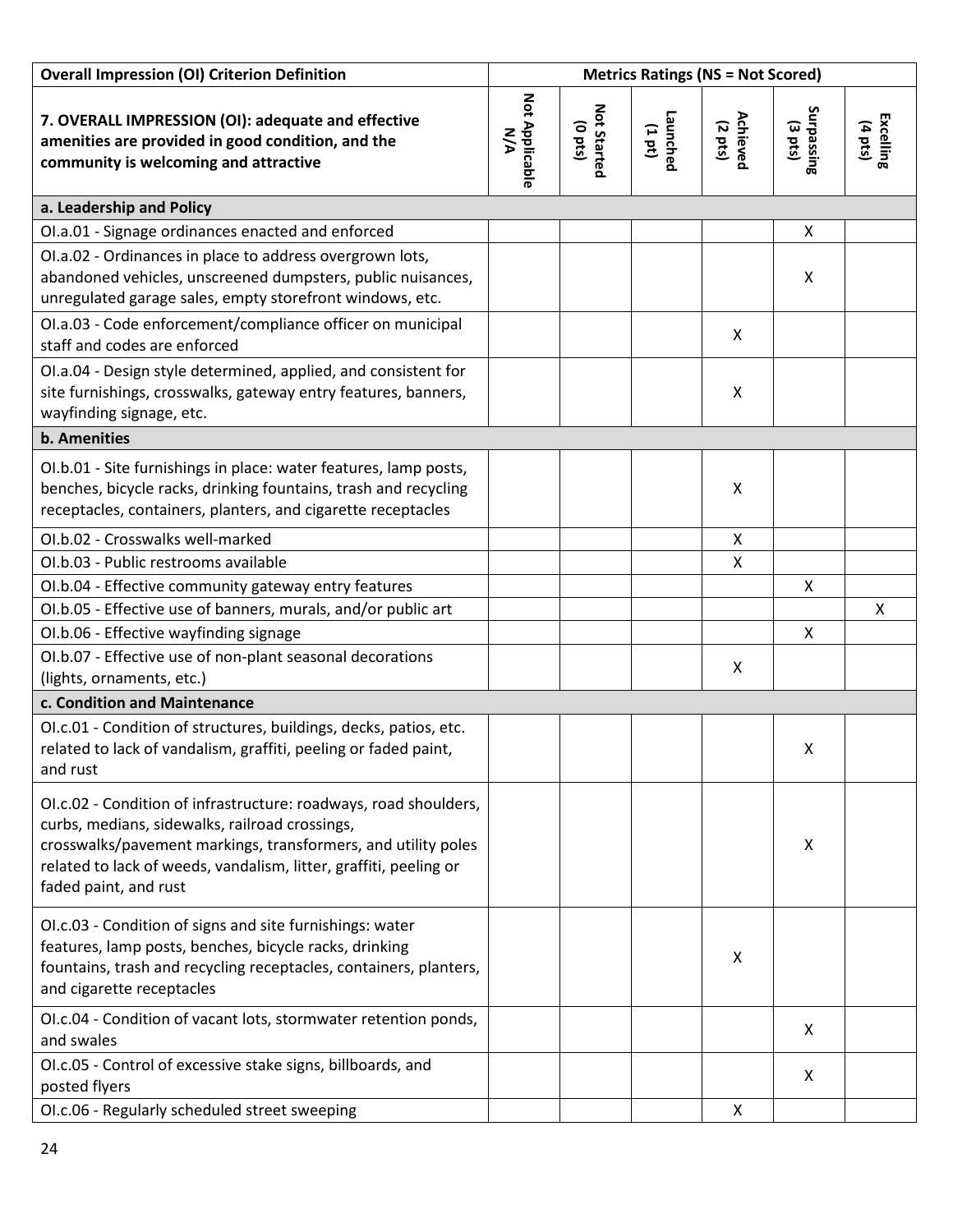| <b>Overall Impression (OI) Criterion Definition</b>                                                                                                                                                                                            | <b>Metrics Ratings (NS = Not Scored)</b> |                              |                      |                                     |                   |                                 |  |
|------------------------------------------------------------------------------------------------------------------------------------------------------------------------------------------------------------------------------------------------|------------------------------------------|------------------------------|----------------------|-------------------------------------|-------------------|---------------------------------|--|
| 7. OVERALL IMPRESSION (OI): adequate and effective<br>amenities are provided in good condition, and the<br>community is welcoming and attractive                                                                                               | Not Applicable<br><b>N/A</b>             | Not Started<br>$($ o pts $($ | Launcher<br>$(1d_1)$ | <b>Achieve</b><br>$(2 \text{ pts})$ | izsedur<br>(3 pts | Excelling<br>$(4 \text{ bits})$ |  |
| d. Community Involvement                                                                                                                                                                                                                       |                                          |                              |                      |                                     |                   |                                 |  |
| OI.d.01 - Volunteer participation and/or funding of community<br>revitalization and improvement initiatives, such as Adopt-A-<br>Spot, Habitat for Humanity, River Sweep, home repair<br>programs (CHIP), disaster relief, clean-up days, etc. |                                          |                              |                      |                                     | X                 |                                 |  |
| OI.d.02 - Process is available for residents to fund public<br>amenities such as memorial benches, brick pathways, etc.                                                                                                                        |                                          |                              |                      |                                     | X                 |                                 |  |
| e. Judges' Discretion: Recognition by the judges of an item of special note                                                                                                                                                                    |                                          |                              |                      |                                     |                   |                                 |  |
| OI.e.01 - Judges to enter text below                                                                                                                                                                                                           |                                          | <b>NS</b>                    | <b>NS</b>            | <b>NS</b>                           |                   | X                               |  |
| We recognize the Coalition of Neighborhood Revitalization Organization. It works with 16 of the 25 residential<br>neighborhoods in Decatur to improve their quality of life.                                                                   |                                          |                              |                      |                                     |                   |                                 |  |
| Totals:                                                                                                                                                                                                                                        | <b>Possible Points</b>                   |                              | <b>Actual Points</b> |                                     | Percentage        |                                 |  |
| 7. Overall Impression (OI)                                                                                                                                                                                                                     | 80                                       |                              | 54                   |                                     | 67.50%            |                                 |  |

#### **Overall Impression (OI) Recommendations:**

Decatur continues to grow as a vibrant community that offers unique business opportunities, great recreational destinations, and a revitalized downtown with improved public amenities. In 2019, the Decatur Park District and the City of Decatur opened the highly anticipated Devon Lakeshore Amphitheater, the crowning jewel of the Lakeshore Landing development includes Overlook Adventure Park, Historic Nelson Park, the Scovill Zoo and Children's Museum, and Pier 36 with its restaurants and a marina on Lake Decatur.

Both the downtown revitalization and the Lakeshore Landing development created outdoor furnishing guidelines for styles, colors, and materials for signage, outdoor furnishings, banners, and other amenities. We were happy to learn that both the city and park district are now using these "pattern books" as guidelines for future developments and refurbishing of existing parks, etc.

During our evaluation meetings it became clear that the city must deal with a number of abandoned homes, derelict commercial buildings and vacant lots. The city, through its Neighborhood Revitalization Program purchases these properties with the intent to create contiguous properties that can be sold for repurpose and redevelopment. In the interim, these properties need to be mowed and kept cleared of trash. However, city staff is stretched, especially during the summer months. *With the success of The Beautify Decatur Coalition's Adopt-a-Street Program, we recommend developing an Adopt-a-Lot Program to assist the city in maintaining city-cared for properties, especially in residential neighborhoods.*

*Three ideas to assist in accomplishing this goal are; to tap into other volunteer resources, have cleanup tools available and develop a volunteer cleanup handbook. First, to recruit additional help, turn to schools, business, churches, and other organizations that require or encourage students, employees, congregants, and members to fulfill community hour commitments. Look to youth organizations like the Boy Scouts, Girl Scouts, Lion's Club International Leos or AmeriCorps [\(https://www.nationalservice.gov/programs/americorps/what-americorps\)](https://www.nationalservice.gov/programs/americorps/what-americorps) for volunteer assistance. Schools, businesses, and houses of worship that serve these targeted Neighborhood*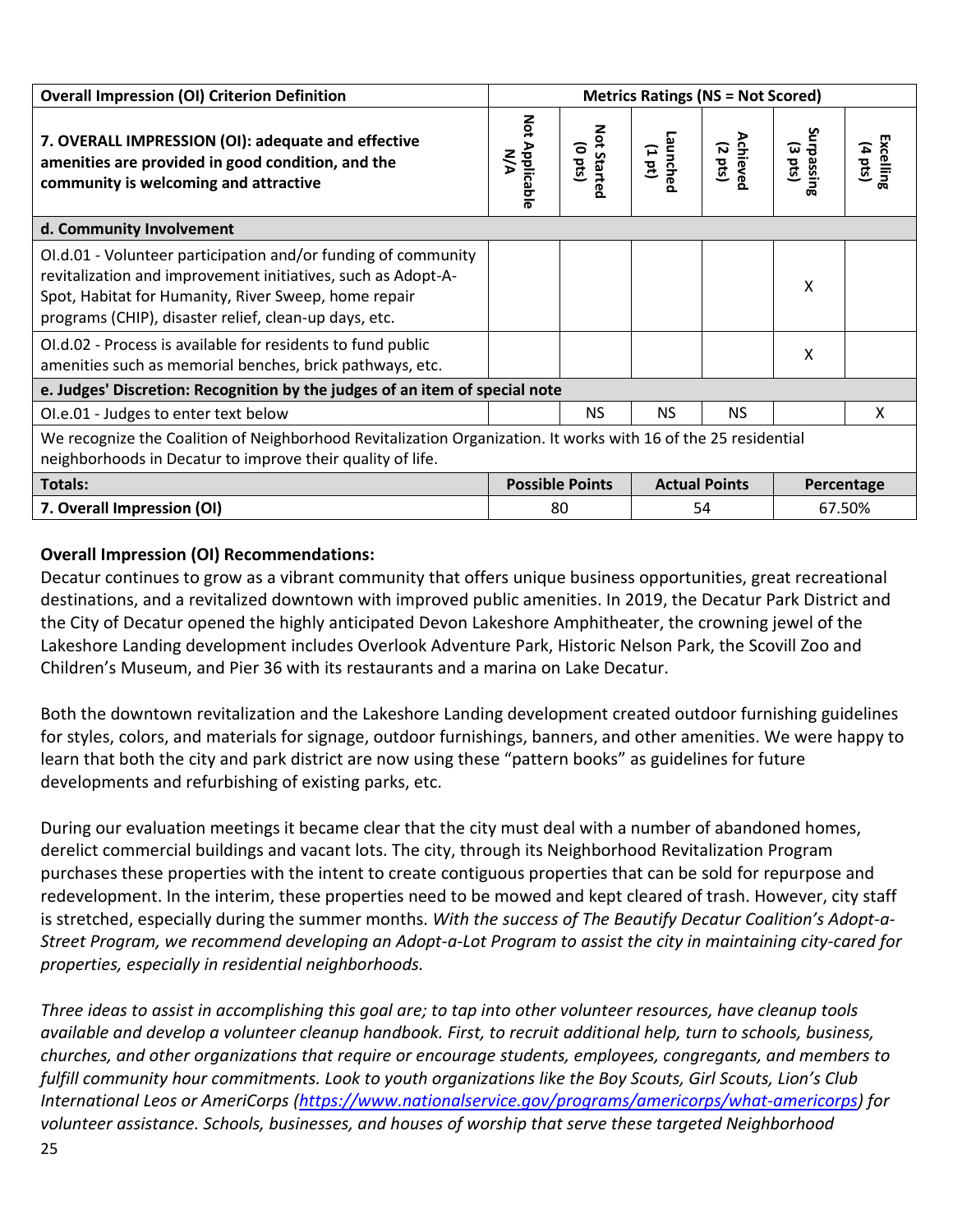*Revitalization areas have a vested interest in keeping the neighborhood looking good and encouraging purchase and redevelopment.*

The Coalition of Neighborhood Organizations has already secured a landscape work trailer with tools donated by Lowe's. *The city could look to develop a partnership to use this trailer for lot cleanup days. As the city sells properties, monies should be set aside to purchase an additional trailer and tools dedicated to remaining properties. Lastly, a volunteer cleanup and landscape maintenance handbook are needed to ensure that volunteers have a clear goal, work safely, and maintain tools in good repair. If this guidebook is not already in existence, Beautify Decatur can certainly champion this project with its many years' experience in litter control and landscape cleanup programs.*

The community profile provided a link to the Decatur Park District's inventory of facility amenities including pavilions/shelters, restrooms, drinking fountains, and play equipment. *Another amenity that we feel should be included is bike racks*. To encourage residents to leave their cars at home and bike, offer racks at key destinations throughout the community. This not only includes Park District destinations, but schools, businesses, city offices and downtown destinations. Take a city-wide inventory of existing bike racks and develop a priority list of locations in need. Approach businesses that would benefit as well as environmental groups and bicycling clubs to sponsor these racks. *The Decatur Arts Council could build on its mural project with artists' creations for bicycle racks. To create an art tour for bicyclists and art-lovers add these installations to the digital public arts and monuments map.*

After reviewing photos of seasonal decorations in the downtown area, *we feel that Decatur can incentivize retail shops, restaurants, and downtown businesses to do more with a people's choice contest. Prizes should be awarded as well as publicity for the best seasonal display (Halloween, fall season, Christmas, and/or other end of year holidays). Consider partnering with Ameren Illinois or the city's water utility to offer discounts on a month's utility bill as prizes.* Participants would benefit from increased visitation and potentially save money.

During these COVID -19 times an underserved group of residents are seniors. With the added concern to selfisolate, they may need additional assistance with shopping, meal deliveries, and help with outdoor chores. *Consider an Adopt-a-Senior Program for a variety of needs, such as home repairs, yard work, or simply emotional support and friendship within social-distancing guidelines.* Conversely, many seniors can offer reciprocal years of experiences for those in need of financial, relational, and career mentoring.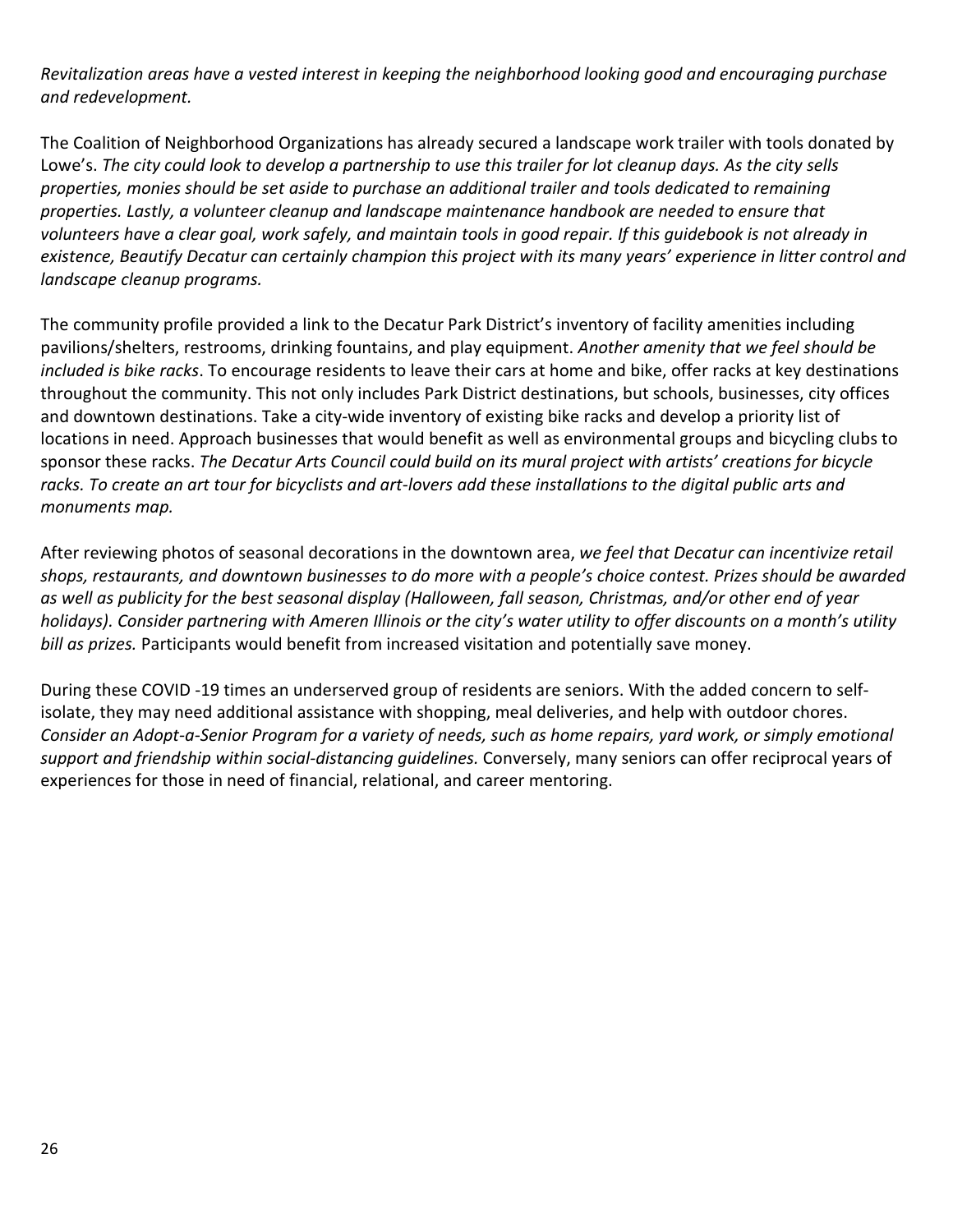| <b>Evaluation Tour Preparation and Actions (ET) Definition</b>                                                                                                              | <b>Metrics Ratings (NS = Not Scored)</b> |                      |               |  |  |  |  |
|-----------------------------------------------------------------------------------------------------------------------------------------------------------------------------|------------------------------------------|----------------------|---------------|--|--|--|--|
| 8. EVALUATION TOUR PREPARATION AND ACTIONS (ET):<br>community's readiness prior to and the action during the<br><b>Evaluation Tour</b>                                      | Not Applicable<br>N/A                    | Unmet<br>(0 pts)     | Met<br>(1 pt) |  |  |  |  |
| a. Prior to the Evaluation Tour                                                                                                                                             |                                          |                      |               |  |  |  |  |
| ET.a.01 - Community Profile provided to judges at least two<br>weeks prior to the first official judging date                                                               |                                          |                      | X             |  |  |  |  |
| ET.a.02 - Community Profile includes contacts with emails                                                                                                                   |                                          |                      | X             |  |  |  |  |
| ET.a.03 - Community Profile from a returning community makes<br>it clear what is new and/or implemented from judges'<br>recommendations (scored as N/A for a new community) |                                          |                      | X             |  |  |  |  |
| ET.a.04 - Evaluation Tour Itinerary and Community Map with<br>boundaries provided to judges at least two weeks prior to their<br>arrival                                    |                                          |                      | X             |  |  |  |  |
| b. During the Evaluation Tour                                                                                                                                               |                                          |                      |               |  |  |  |  |
| ET.b.01 - Evaluation Tour provided a representative cross-<br>section of the community                                                                                      |                                          |                      | X             |  |  |  |  |
| ET.b.02 - Judges met with elected/appointed municipal leaders<br>and/or staff                                                                                               |                                          |                      | X             |  |  |  |  |
| ET.b.03 - Judges met with the business and/or non-profit<br>community                                                                                                       |                                          |                      | X             |  |  |  |  |
| ET.b.04 - Judges met with the media                                                                                                                                         | Χ                                        |                      |               |  |  |  |  |
| ET.b.05 - Judges met with volunteers                                                                                                                                        |                                          |                      | X             |  |  |  |  |
| ET.b.06 - Judges were asked to give a presentation(s)                                                                                                                       | X                                        |                      |               |  |  |  |  |
| c. Final Wrap-Up                                                                                                                                                            |                                          |                      |               |  |  |  |  |
| ET.c.01 - Enough time was allotted for judges to work on the<br>Evaluation Tour Report in a quiet place with adequate Wi-Fi<br>availability                                 | Χ                                        |                      |               |  |  |  |  |
| ET.c.02 - Community participated in a wrap-up session at the<br>end of the Evaluation Tour                                                                                  | X                                        |                      |               |  |  |  |  |
| ET.c.03 - Evaluation Report metrics were adequately addressed<br>in the Community Profile and/or Evaluation Tour Itinerary and<br>during the Evaluation Tour                |                                          |                      | X             |  |  |  |  |
| d. Judges' Discretion: Recognition by the judges of an item of special note                                                                                                 |                                          |                      |               |  |  |  |  |
| <b>NS</b><br>X<br>ET.d.01 - Judges to enter text below                                                                                                                      |                                          |                      |               |  |  |  |  |
| Kudos in rising to the challenge of providing an excellent Community Profile and comprehensive Zoom meetings during this<br>year's COVID-19 pandemic.                       |                                          |                      |               |  |  |  |  |
| <b>Totals:</b>                                                                                                                                                              | <b>Possible Points</b>                   | <b>Actual Points</b> | Percentage    |  |  |  |  |
| 8. Evaluation Tour Preparation and Actions (ET)                                                                                                                             | 10.00                                    | 10.00                | 100.00%       |  |  |  |  |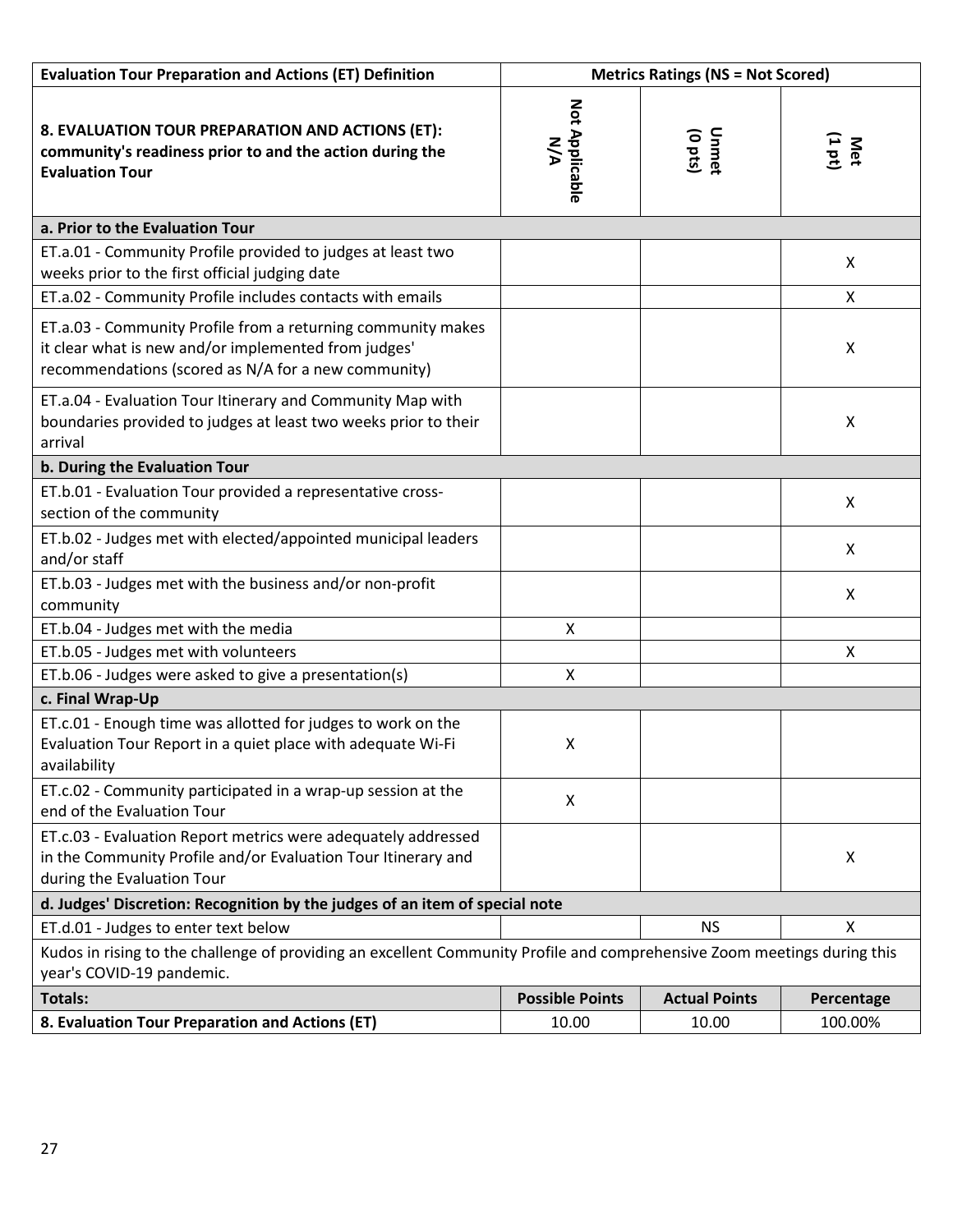#### **Evaluation Tour Preparation and Actions (ET) Recommendations:**

Once again Decatur produced an excellent Community Profile, building on the last one created in 2018 by updating existing projects, adding new information, and current photographs. The addition of the colored header sections was extremely helpful in determining what was new since 2018, what projects were inspired by the symposium and other AIB materials, and accomplishments that came directly from previous judges' recommendations.

The imbedding weblinks offered immediate information for the judges to review instead of relying on attached supplemental documents. A few links did not always work, but a simple Google™ search soon arrived at the proper website. This year's profile also directly covered the 2020 metrics, helping to organize information into the correct criterion, and clarify the specific metric it addressed. The community map and Visitor's Bureau weblink was appreciated, as well as the list of community contacts with titles. This page was invaluable when attending Zoom meetings with multiple attendees.

As mentioned in the General Observations, Decatur excelled in organizing and producing the review Zoom meetings. The appropriate members of the community were present for each criterion, each engaged and excited about sharing how they and their staff, organization, or volunteers contribute to Decatur. Images were shared on screen during the meeting to support the topics discussed. Judges had the opportunity to ask many questions. We were also pleased to see the increased support and participation from the municipality.

Although we cannot predict the future, our hopes are we will be able to return to our in-person evaluation tours so we can personally see and experience Decatur. If we must return to this virtual format, *we suggest that Decatur, as well as all communities, schedule a live walking/driving tour of key areas in the community (downtown, historical sites, business districts, etc.)* Even if it is only for an hour, having eyes on the ground would give the judges additional insight and a sense of place.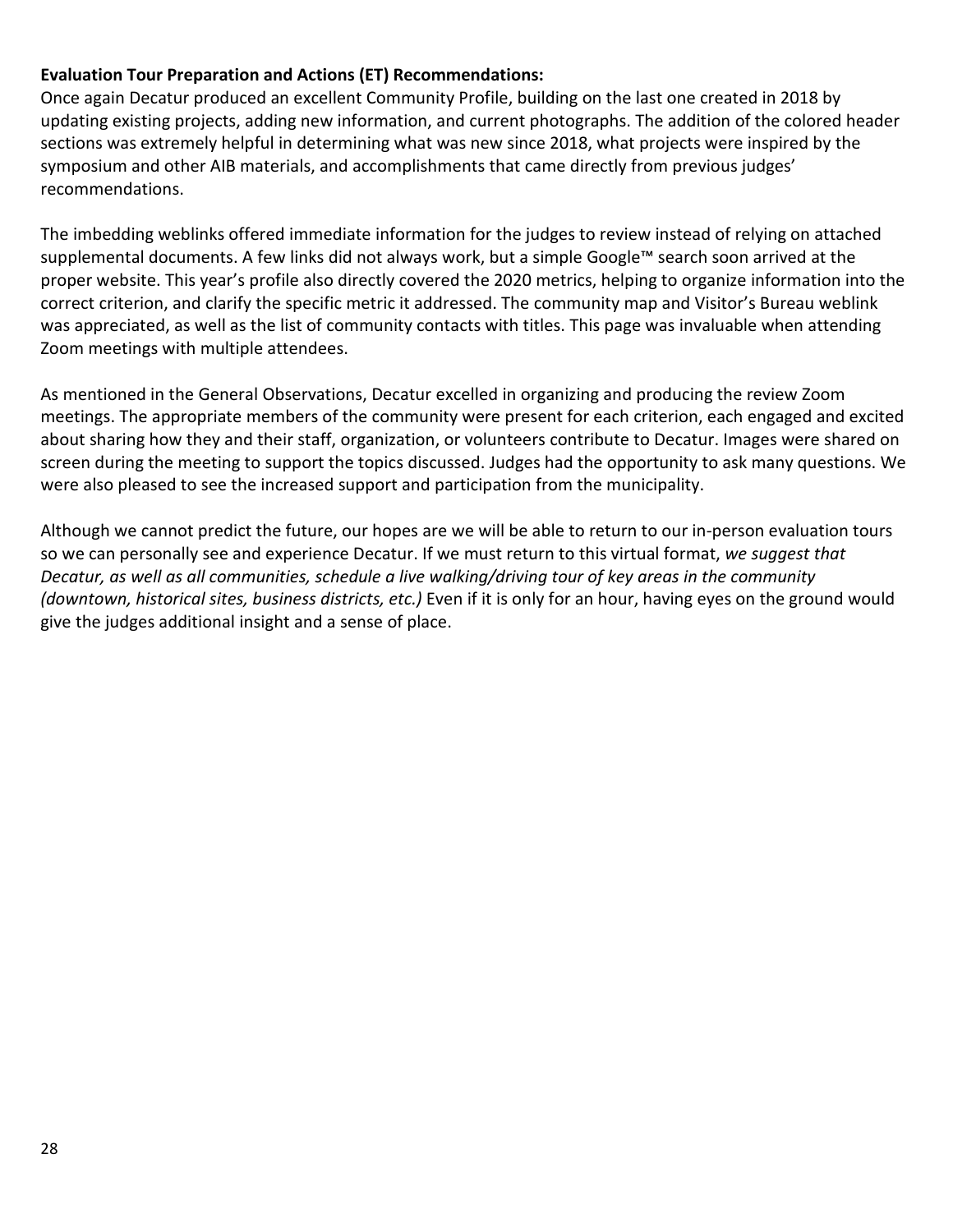#### **DISCLAIMERS:**

- 1. Communities are responsible for addressing the metrics in the Community Profile, Evaluation Tour Itinerary, and during the Evaluation Tour. Please note that the metric calculations contained herein are final, and each community is encouraged to focus on any changes during the following year's entry in the America in Bloom National Awards Program.
- 2. All information is given to the best of America in Bloom's knowledge and is believed to be accurate. Your conditions of use and application of recommendations and/or suggested products are beyond our control. There is no warranty expressed or implied regarding the accuracy of any given data or statements. America in Bloom specifically disclaims any responsibility or liability relating to the use of the recommendations and/or suggested products and shall under no circumstances whatsoever, be liable for any special, incidental or consequential damages which may arise from such use.
- 3. Reference herein to any specific commercial products, processes, or service by trade named trademark manufacturer or otherwise does not necessarily constitute or imply its endorsement, recommendation or favoring by America in Bloom. The views and opinions of authors expressed herein shall not be used for advertising or product endorsement purposes.